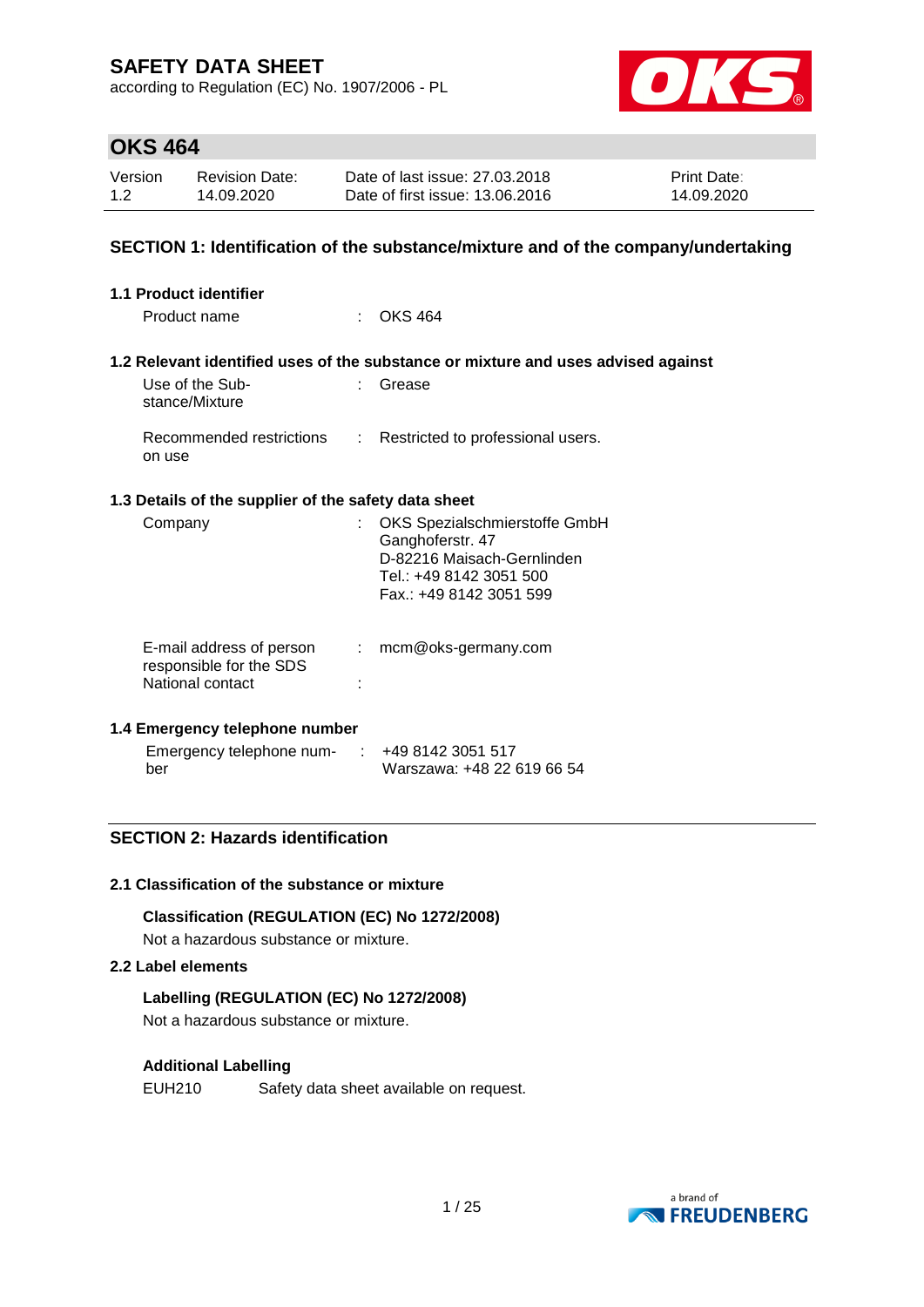according to Regulation (EC) No. 1907/2006 - PL



## **OKS 464**

| Version | <b>Revision Date:</b> | Date of last issue: 27,03,2018  | <b>Print Date:</b> |
|---------|-----------------------|---------------------------------|--------------------|
| 1.2     | 14.09.2020            | Date of first issue: 13.06.2016 | 14.09.2020         |

#### **2.3 Other hazards**

This substance/mixture contains no components considered to be either persistent, bioaccumulative and toxic (PBT), or very persistent and very bioaccumulative (vPvB) at levels of 0.1% or higher.

## **SECTION 3: Composition/information on ingredients**

#### **3.2 Mixtures**

Chemical nature : Synthetic hydrocarbon oil lithium soap solid lubricant

#### **Components**

| Chemical name                                                                                                       | CAS-No.<br>EC-No.<br>Index-No.<br>Registration number      | Classification                                                       | Concentration<br>limits<br>M-Factor<br><b>Notes</b> | Concentration<br>(% w/w) |
|---------------------------------------------------------------------------------------------------------------------|------------------------------------------------------------|----------------------------------------------------------------------|-----------------------------------------------------|--------------------------|
| Amines, C11-14-<br>branched alkyl, mono-<br>hexyl and dihexyl<br>phosphates                                         | 80939-62-4<br>279-632-6<br>01-2119976322-36-<br>XXXX       | Skin Irrit.2; H315<br>Eye Irrit.2; H319<br>Aquatic Chronic2;<br>H411 |                                                     | $>= 1 - 2.5$             |
| 1,3,4-Thiadiazolidine-<br>2,5-dithione, reaction<br>products with hydro-<br>gen peroxide and tert-<br>dodecanethiol | 939-692-2<br>01-2119983498-16-<br><b>XXXX</b>              | Aquatic Chronic3;<br>H412                                            |                                                     | $>= 1 - 2.5$             |
| Substances with a workplace exposure limit :                                                                        |                                                            |                                                                      |                                                     |                          |
| Carbon black                                                                                                        | 1333-86-4<br>215-609-9<br>01-2119384822-32-<br><b>XXXX</b> | Not classified                                                       |                                                     | $>= 1 - 10$              |
| Graphite                                                                                                            | 7782-42-5<br>231-955-3<br>01-2119486977-12-<br>XXXX        | Not classified                                                       |                                                     | $>= 1 - 10$              |

For explanation of abbreviations see section 16.

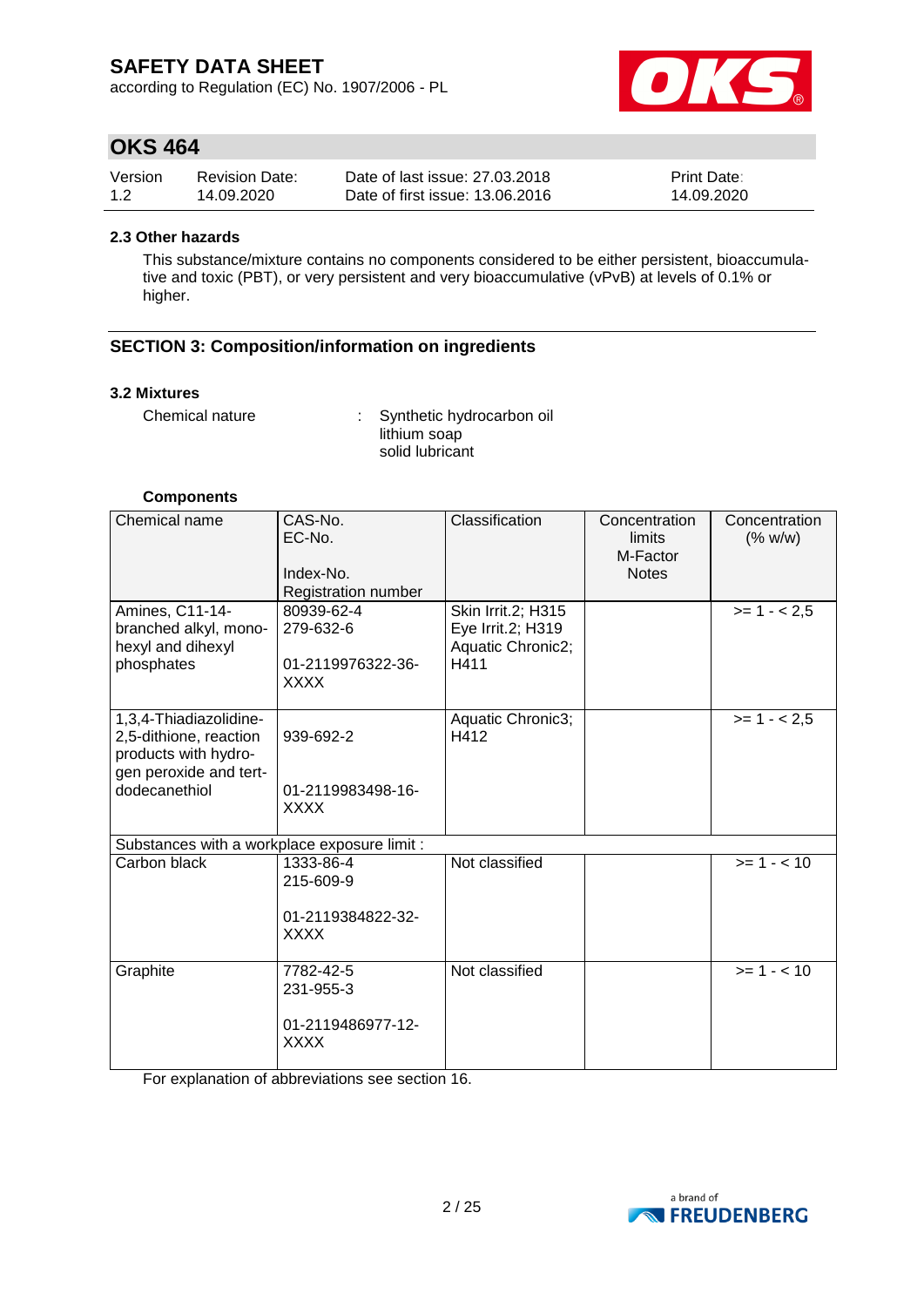according to Regulation (EC) No. 1907/2006 - PL



## **OKS 464**

| Version | <b>Revision Date:</b> | Date of last issue: 27,03,2018  | <b>Print Date:</b> |
|---------|-----------------------|---------------------------------|--------------------|
| 1.2     | 14.09.2020            | Date of first issue: 13.06.2016 | 14.09.2020         |

### **SECTION 4: First aid measures**

## **4.1 Description of first aid measures** If inhaled : Remove person to fresh air. If signs/symptoms continue, get medical attention. Keep patient warm and at rest. If unconscious, place in recovery position and seek medical advice. Keep respiratory tract clear. If breathing is irregular or stopped, administer artificial respiration. In case of skin contact : Take off all contaminated clothing immediately. Wash off immediately with soap and plenty of water. Get medical attention immediately if irritation develops and persists. Wash clothing before reuse. Thoroughly clean shoes before reuse. In case of eye contact : Rinse immediately with plenty of water, also under the eyelids, for at least 10 minutes. If eye irritation persists, consult a specialist. If swallowed : Move the victim to fresh air. If unconscious, place in recovery position and seek medical advice. Keep respiratory tract clear. Do not induce vomiting without medical advice. Never give anything by mouth to an unconscious person. **4.2 Most important symptoms and effects, both acute and delayed** Symptoms : No information available. Risks : None known.

## **4.3 Indication of any immediate medical attention and special treatment needed**

Treatment : No information available.

## **SECTION 5: Firefighting measures**

| 5.1 Extinguishing media |                                   |  |                                                                               |  |  |
|-------------------------|-----------------------------------|--|-------------------------------------------------------------------------------|--|--|
|                         | Suitable extinguishing media      |  | Use water spray, alcohol-resistant foam, dry chemical or car-<br>bon dioxide. |  |  |
|                         | Unsuitable extinguishing<br>media |  | : High volume water jet                                                       |  |  |

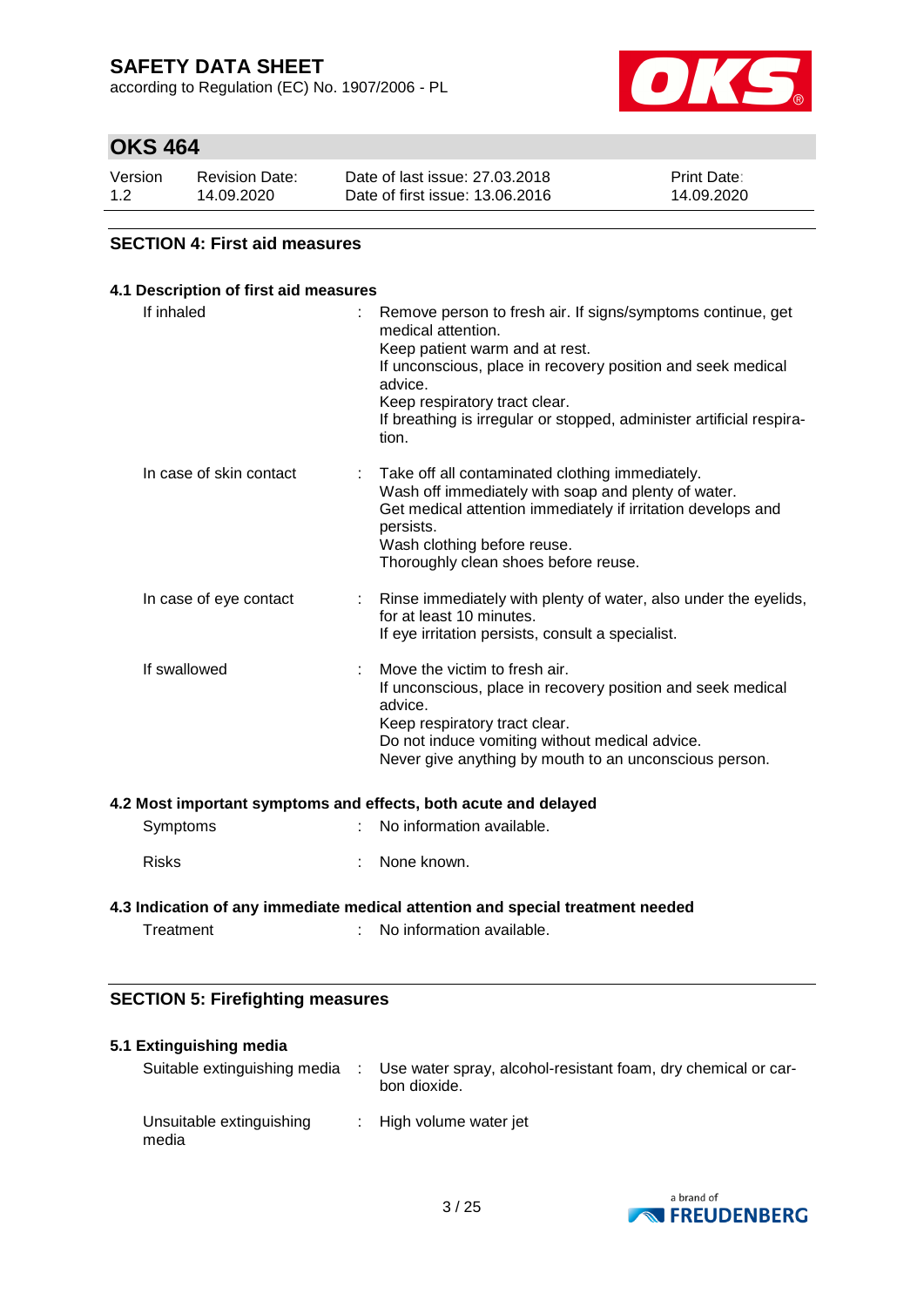according to Regulation (EC) No. 1907/2006 - PL



# **OKS 464**

| Version<br>1.2 <sub>2</sub>               | <b>Revision Date:</b><br>14.09.2020                | Date of last issue: 27,03,2018<br>Date of first issue: 13.06.2016                                                                                                       | <b>Print Date:</b><br>14.09.2020 |
|-------------------------------------------|----------------------------------------------------|-------------------------------------------------------------------------------------------------------------------------------------------------------------------------|----------------------------------|
|                                           |                                                    | High volume water jet                                                                                                                                                   |                                  |
|                                           |                                                    | 5.2 Special hazards arising from the substance or mixture                                                                                                               |                                  |
| Specific hazards during fire-<br>fighting |                                                    | $\therefore$ Fire may cause evolution of:<br>Carbon oxides<br>Metal oxides<br>Nitrogen oxides (NOx)<br>Oxides of phosphorus<br>Sulphur oxides                           |                                  |
|                                           | 5.3 Advice for firefighters                        |                                                                                                                                                                         |                                  |
|                                           | Special protective equipment :<br>for firefighters | In the event of fire, wear self-contained breathing apparatus.<br>Use personal protective equipment. Exposure to decomposi-<br>tion products may be a hazard to health. |                                  |
|                                           | Further information                                | Standard procedure for chemical fires.                                                                                                                                  |                                  |

## **SECTION 6: Accidental release measures**

|                                                          | 6.1 Personal precautions, protective equipment and emergency procedures                                                                                                                                                                                                         |
|----------------------------------------------------------|---------------------------------------------------------------------------------------------------------------------------------------------------------------------------------------------------------------------------------------------------------------------------------|
| Personal precautions                                     | : Evacuate personnel to safe areas.<br>Use the indicated respiratory protection if the occupational<br>exposure limit is exceeded and/or in case of product release<br>(dust).<br>Do not breathe vapours, aerosols.<br>Refer to protective measures listed in sections 7 and 8. |
| <b>6.2 Environmental precautions</b>                     |                                                                                                                                                                                                                                                                                 |
| Environmental precautions                                | : Try to prevent the material from entering drains or water<br>courses.<br>Local authorities should be advised if significant spillages<br>cannot be contained.                                                                                                                 |
| 6.3 Methods and material for containment and cleaning up |                                                                                                                                                                                                                                                                                 |

### **6.3 Methods and material for containment and cleaning up**

| Methods for cleaning up | Clean up promptly by sweeping or vacuum.<br>Keep in suitable, closed containers for disposal. |
|-------------------------|-----------------------------------------------------------------------------------------------|
|-------------------------|-----------------------------------------------------------------------------------------------|

### **6.4 Reference to other sections**

For personal protection see section 8.

## **SECTION 7: Handling and storage**

### **7.1 Precautions for safe handling**

Advice on safe handling : Avoid contact with skin and eyes.

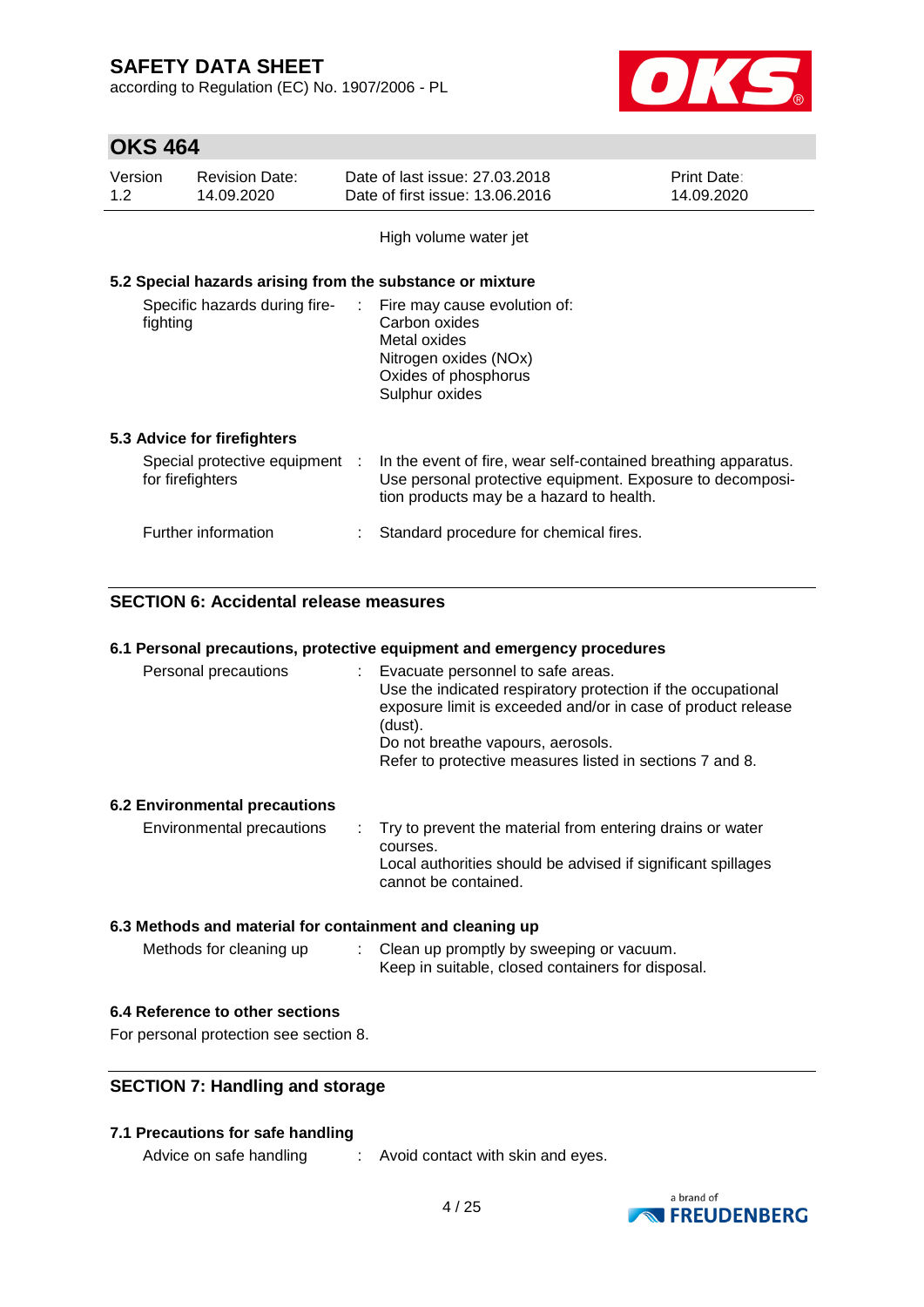according to Regulation (EC) No. 1907/2006 - PL



# **OKS 464**

| Version<br>1.2   | <b>Revision Date:</b><br>14.09.2020              | Date of last issue: 27,03,2018<br>Date of first issue: 13.06.2016                                                                                                                                                                                                                                                                                                                                                                                                                                                                           | Print Date:<br>14.09.2020 |  |
|------------------|--------------------------------------------------|---------------------------------------------------------------------------------------------------------------------------------------------------------------------------------------------------------------------------------------------------------------------------------------------------------------------------------------------------------------------------------------------------------------------------------------------------------------------------------------------------------------------------------------------|---------------------------|--|
| Hygiene measures |                                                  | For personal protection see section 8.<br>Smoking, eating and drinking should be prohibited in the ap-<br>plication area.<br>Wash hands and face before breaks and immediately after<br>handling the product.<br>Do not get in eyes or mouth or on skin.<br>Do not get on skin or clothing.<br>Do not ingest.<br>Do not repack.<br>These safety instructions also apply to empty packaging which<br>may still contain product residues.<br>Keep container closed when not in use.<br>Wash face, hands and any exposed skin thoroughly after |                           |  |
|                  |                                                  | handling.                                                                                                                                                                                                                                                                                                                                                                                                                                                                                                                                   |                           |  |
|                  |                                                  | 7.2 Conditions for safe storage, including any incompatibilities                                                                                                                                                                                                                                                                                                                                                                                                                                                                            |                           |  |
|                  | Requirements for storage<br>areas and containers | Store in original container. Keep container closed when not in<br>use. Keep in a dry, cool and well-ventilated place. Containers<br>which are opened must be carefully resealed and kept upright<br>to prevent leakage. Store in accordance with the particular<br>national regulations. Keep in properly labelled containers.                                                                                                                                                                                                              |                           |  |
|                  | 7.3 Specific end use(s)<br>Specific use(s)       | Specific instructions for handling, not required.                                                                                                                                                                                                                                                                                                                                                                                                                                                                                           |                           |  |

## **SECTION 8: Exposure controls/personal protection**

### **8.1 Control parameters**

### **Occupational Exposure Limits**

| Components   | CAS-No.   | Value type (Form<br>of exposure) | Control parameters | <b>Basis</b>             |
|--------------|-----------|----------------------------------|--------------------|--------------------------|
| Carbon black | 1333-86-4 | NDS (inhalable<br>fraction)      | $4 \text{ mg/m}$ 3 | PL OEL<br>$(2018-07-07)$ |
| Graphite     | 7782-42-5 | NDS (inhalable<br>fraction)      | $4$ mg/m $3$       | PL OEL<br>$(2018-07-07)$ |
|              |           | NDS (respirable<br>fraction)     | 1 mg/m $3$         | PL OEL<br>$(2018-07-07)$ |

### **Derived No Effect Level (DNEL) according to Regulation (EC) No. 1907/2006:**

| Substance name  | End Use        | <b>Exposure routes</b> | Potential health ef- | Value                  |
|-----------------|----------------|------------------------|----------------------|------------------------|
|                 |                |                        | fects                |                        |
| Carbon black    | <b>Workers</b> | Inhalation             | Long-term local ef-  | $0,5 \,\mathrm{mg/m3}$ |
|                 |                |                        | fects                |                        |
| Graphite        | <b>Workers</b> | Inhalation             | Long-term systemic   | 1,2 mg/m $3$           |
|                 |                |                        | effects              |                        |
| Amines, C11-14- | Workers        | <b>Inhalation</b>      | Long-term systemic   | $0,2$ mg/m $3$         |

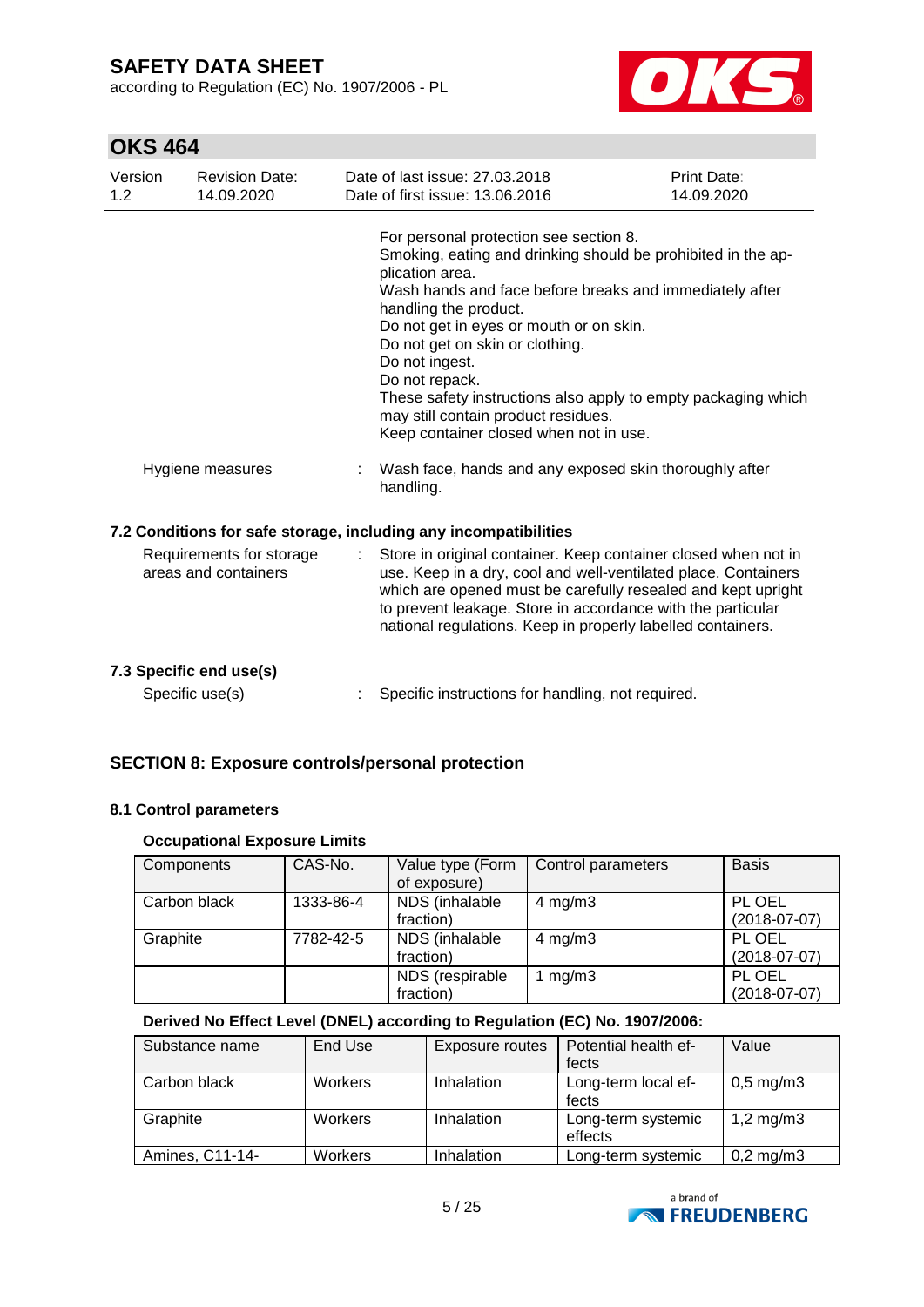according to Regulation (EC) No. 1907/2006 - PL



# **OKS 464**

| Version | <b>Revision Date:</b> | Date of last issue: 27,03,2018  | <b>Print Date:</b> |
|---------|-----------------------|---------------------------------|--------------------|
| 12      | 14.09.2020            | Date of first issue: 13.06.2016 | 14.09.2020         |
|         | bronobod olloy mon    | eff                             |                    |

| branched alkyl, mon-<br>ohexyl and dihexyl<br>phosphates                                                            |                |              | effects                       |                        |
|---------------------------------------------------------------------------------------------------------------------|----------------|--------------|-------------------------------|------------------------|
|                                                                                                                     | Workers        | Skin contact | Long-term systemic<br>effects | $0,03$ mg/kg           |
|                                                                                                                     | Workers        | Skin contact | Acute systemic ef-<br>fects   | $0,03$ mg/kg           |
| 1,3,4-Thiadiazolidine-<br>2,5-dithione, reaction<br>products with hydro-<br>gen peroxide and tert-<br>dodecanethiol | <b>Workers</b> | Inhalation   | Long-term systemic<br>effects | 4,408 mg/m3            |
|                                                                                                                     | Workers        | Skin contact | Long-term systemic<br>effects | $6,25$ mg/kg<br>bw/day |

# **Predicted No Effect Concentration (PNEC) according to Regulation (EC) No. 1907/2006:**

| Substance name                                                                                                 | <b>Environmental Compartment</b>                          | Value         |
|----------------------------------------------------------------------------------------------------------------|-----------------------------------------------------------|---------------|
| Carbon black                                                                                                   | Fresh water                                               | $5$ mg/l      |
|                                                                                                                | Marine water                                              | $5$ mg/l      |
| Amines, C11-14-branched alkyl,<br>monohexyl and dihexyl phos-<br>phates                                        | Fresh water                                               | $0,055$ mg/l  |
|                                                                                                                | Intermittent use/release                                  | $0,01$ mg/l   |
|                                                                                                                | Marine water                                              | $0,005$ mg/l  |
|                                                                                                                | Sewage treatment plant                                    | $1$ mg/l      |
|                                                                                                                | Fresh water sediment                                      | 239,64 mg/kg  |
|                                                                                                                | Marine sediment                                           | 23,96 mg/kg   |
|                                                                                                                | Soil                                                      | 47,76 mg/kg   |
| 1,3,4-Thiadiazolidine-2,5-<br>dithione, reaction products with<br>hydrogen peroxide and tert-<br>dodecanethiol | Fresh water                                               | $0,041$ mg/l  |
|                                                                                                                | Marine water                                              | $0,0041$ mg/l |
|                                                                                                                | Intermittent use/release                                  | $0,41$ mg/l   |
|                                                                                                                | Microbiological Activity in Sewage Treat-<br>ment Systems | 8000 mg/l     |
|                                                                                                                | Fresh water sediment                                      | 380,62 mg/kg  |
|                                                                                                                | Marine sediment                                           | 38,06 mg/kg   |
|                                                                                                                | Soil                                                      | 308,98 mg/kg  |
|                                                                                                                | Oral                                                      | 6,67 mg/kg    |

### **8.2 Exposure controls**

| <b>Engineering measures</b>                                           |  |                                        |
|-----------------------------------------------------------------------|--|----------------------------------------|
| none                                                                  |  |                                        |
| Personal protective equipment                                         |  |                                        |
| Eye protection                                                        |  | : Tightly fitting safety goggles       |
| Hand protection<br>Material<br>Break through time<br>Protective index |  | Nitrile rubber<br>$>10$ min<br>Class 1 |

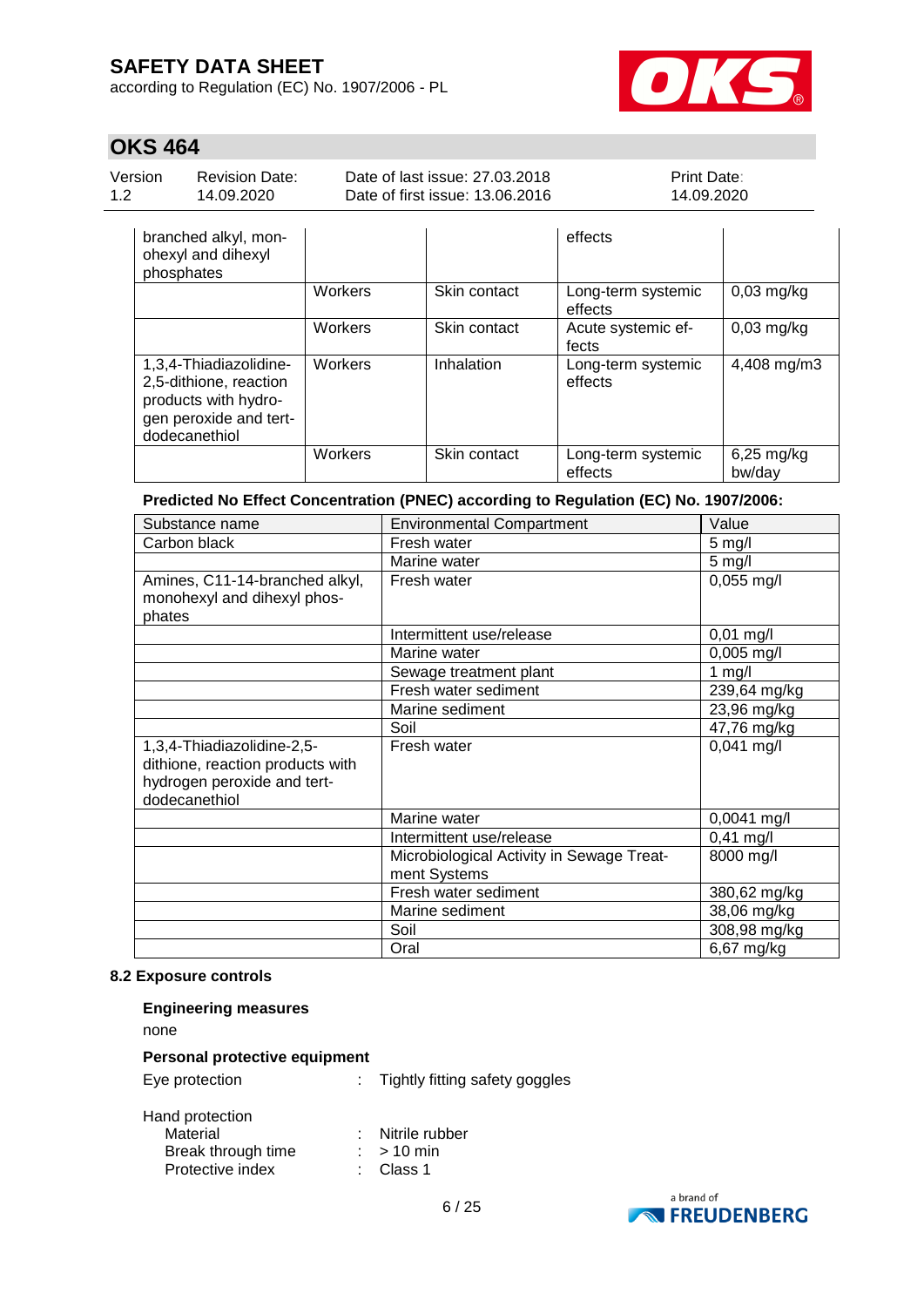according to Regulation (EC) No. 1907/2006 - PL



# **OKS 464**

| Version<br>1.2 | <b>Revision Date:</b><br>14.09.2020 | Date of last issue: 27.03.2018<br>Date of first issue: 13,06,2016                                                                                                                                                                                                                                                                                                            | Print Date:<br>14.09.2020 |
|----------------|-------------------------------------|------------------------------------------------------------------------------------------------------------------------------------------------------------------------------------------------------------------------------------------------------------------------------------------------------------------------------------------------------------------------------|---------------------------|
|                |                                     |                                                                                                                                                                                                                                                                                                                                                                              |                           |
|                | Remarks                             | For prolonged or repeated contact use protective gloves. The<br>break through time depends amongst other things on the<br>material, the thickness and the type of glove and therefore<br>has to be measured for each case.<br>The selected protective gloves have to satisfy the specifica-<br>tions of Regulation (EU) 2016/425 and the standard EN 374<br>derived from it. |                           |
|                | Respiratory protection              | Not required; except in case of aerosol formation.                                                                                                                                                                                                                                                                                                                           |                           |
| Filter type    |                                     | Filter type P                                                                                                                                                                                                                                                                                                                                                                |                           |
|                | Protective measures                 | The type of protective equipment must be selected according<br>to the concentration and amount of the dangerous substance<br>at the specific workplace.<br>Choose body protection in relation to its type, to the concen-<br>tration and amount of dangerous substances, and to the spe-<br>cific work-place.                                                                |                           |

### **SECTION 9: Physical and chemical properties**

### **9.1 Information on basic physical and chemical properties**

| Appearance                                            |    | paste                     |
|-------------------------------------------------------|----|---------------------------|
| Colour                                                | t  | black                     |
| Odour                                                 | ÷  | characteristic            |
| Odour Threshold                                       | t. | No data available         |
|                                                       |    |                           |
| рH                                                    |    | No data available         |
| Melting point/range                                   | t. | No data available         |
| Boiling point/boiling range                           | t. | No data available         |
| Flash point                                           |    | Not applicable            |
| Evaporation rate                                      | ÷  | No data available         |
| Flammability (solid, gas)                             | ÷. | <b>Combustible Solids</b> |
| Upper explosion limit / Upper :<br>flammability limit |    | No data available         |
| Lower explosion limit / Lower : No data available     |    |                           |

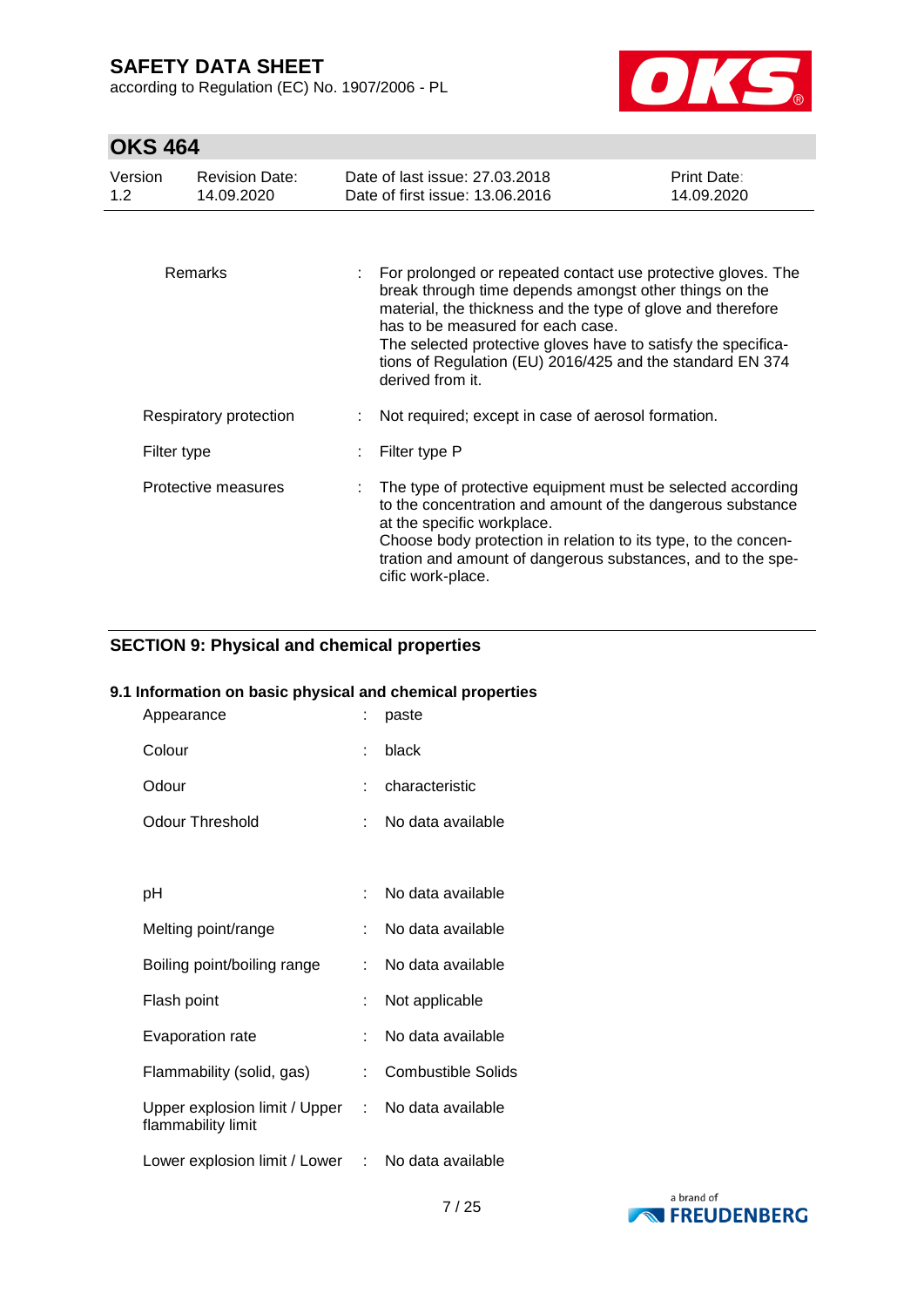according to Regulation (EC) No. 1907/2006 - PL



# **OKS 464**

| Version<br>1.2 |                                            | <b>Revision Date:</b><br>14.09.2020 |            | Date of last issue: 27.03.2018<br>Date of first issue: 13.06.2016    | Print Date:<br>14.09.2020 |
|----------------|--------------------------------------------|-------------------------------------|------------|----------------------------------------------------------------------|---------------------------|
|                |                                            | flammability limit                  |            |                                                                      |                           |
|                |                                            | Vapour pressure                     |            | ca. < $0,013$ hPa (20 °C)                                            |                           |
|                |                                            | Relative vapour density             |            | No data available                                                    |                           |
|                |                                            | Relative density                    | ÷          | 0,89(20 °C)<br>Reference substance: Water<br>The value is calculated |                           |
|                | Density                                    |                                     | ÷          | $0,89$ g/cm3<br>(20 °C)                                              |                           |
|                | <b>Bulk density</b>                        |                                     |            | No data available                                                    |                           |
|                | Solubility(ies)<br>Water solubility        |                                     |            | insoluble                                                            |                           |
|                |                                            | Solubility in other solvents        | $\sim 100$ | No data available                                                    |                           |
|                | Partition coefficient: n-<br>octanol/water |                                     |            | No data available                                                    |                           |
|                | Auto-ignition temperature                  |                                     | ÷.         | No data available                                                    |                           |
|                | Decomposition temperature                  |                                     | ÷          | No data available                                                    |                           |
|                | Viscosity                                  | Viscosity, dynamic                  |            | No data available                                                    |                           |
|                |                                            | Viscosity, kinematic                | ÷          | No data available                                                    |                           |
|                | <b>Explosive properties</b>                |                                     |            | Not explosive                                                        |                           |
|                | Oxidizing properties                       |                                     |            | No data available                                                    |                           |
|                |                                            | 9.2 Other information               |            |                                                                      |                           |
|                |                                            | Sublimation point                   |            | No data available                                                    |                           |
|                | Self-ignition                              |                                     |            | No data available                                                    |                           |

## **SECTION 10: Stability and reactivity**

#### **10.1 Reactivity**

No hazards to be specially mentioned.

#### **10.2 Chemical stability**

Stable under normal conditions.

#### **10.3 Possibility of hazardous reactions**

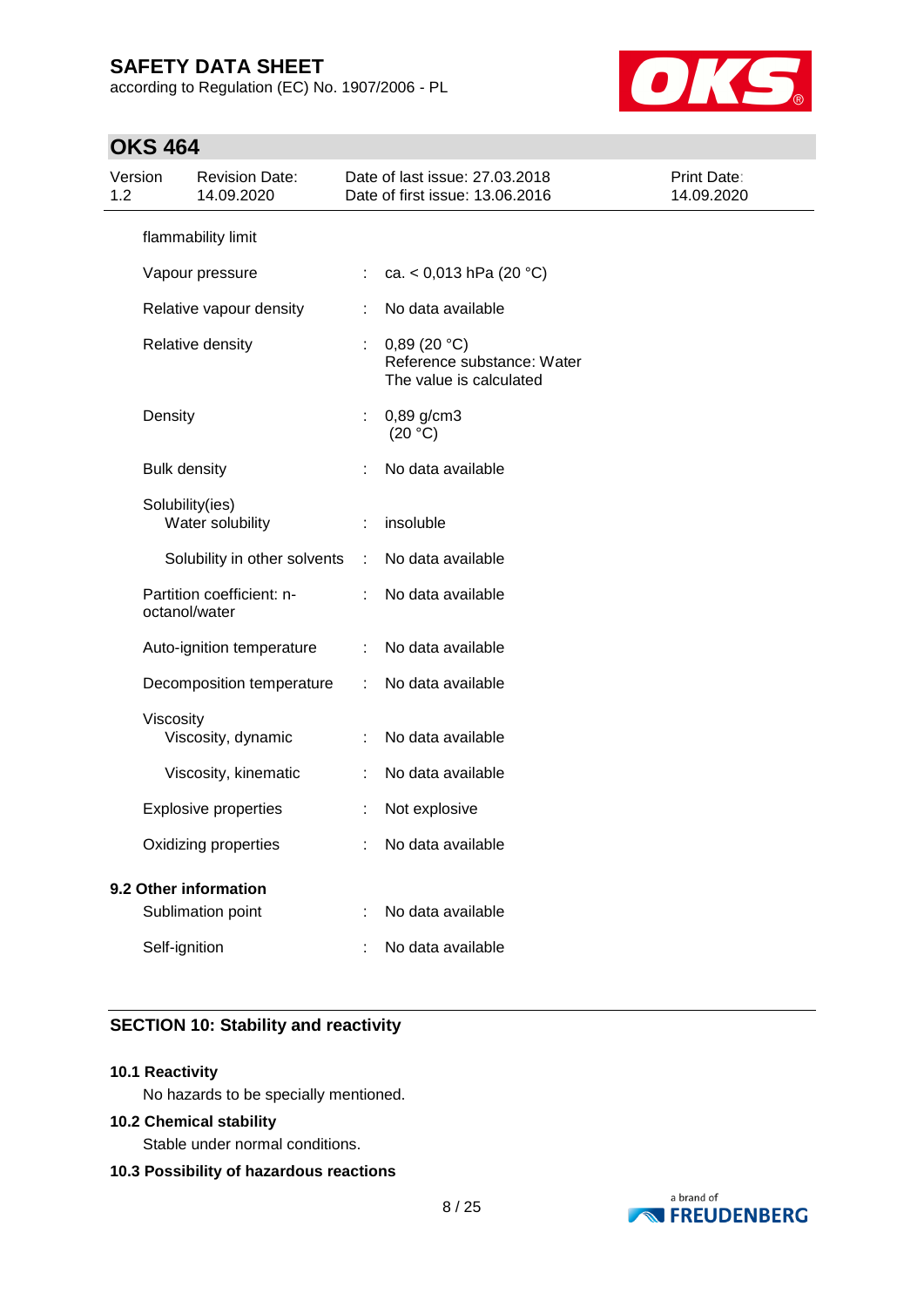according to Regulation (EC) No. 1907/2006 - PL



## **OKS 464**

| Version<br>1.2 | <b>Revision Date:</b><br>14.09.2020               |    | Date of last issue: 27,03,2018<br>Date of first issue: 13.06.2016 |                                          | Print Date:<br>14.09.2020                                   |
|----------------|---------------------------------------------------|----|-------------------------------------------------------------------|------------------------------------------|-------------------------------------------------------------|
|                | Hazardous reactions                               |    |                                                                   |                                          | No dangerous reaction known under conditions of normal use. |
|                | 10.4 Conditions to avoid<br>Conditions to avoid   |    |                                                                   | No conditions to be specially mentioned. |                                                             |
|                | 10.5 Incompatible materials<br>Materials to avoid | ÷. |                                                                   | No materials to be especially mentioned. |                                                             |
|                | 10.6 Hazardous decomposition products             |    |                                                                   |                                          |                                                             |

No decomposition if stored and applied as directed.

## **SECTION 11: Toxicological information**

## **11.1 Information on toxicological effects**

## **Acute toxicity**

| <b>Product:</b>           |                                               |
|---------------------------|-----------------------------------------------|
| Acute oral toxicity       | Remarks: This information is not available.   |
| Acute inhalation toxicity | : Remarks: This information is not available. |
| Acute dermal toxicity     | Remarks: This information is not available.   |

## **Components:**

### **Amines, C11-14-branched alkyl, monohexyl and dihexyl phosphates:**

| Acute oral toxicity   | : LD50 (Rat): $>$ 5.000 mg/kg<br>Method: OECD Test Guideline 401                                                                         |
|-----------------------|------------------------------------------------------------------------------------------------------------------------------------------|
| Acute dermal toxicity | : LD50 (Rat): $> 2.000$ mg/kg<br>Method: OECD Test Guideline 402<br>Assessment: The substance or mixture has no acute dermal<br>toxicity |

#### **1,3,4-Thiadiazolidine-2,5-dithione, reaction products with hydrogen peroxide and tertdodecanethiol:**

| Acute oral toxicity       | : LD50 (Rat): $>$ 5.000 mg/kg<br>Method: OECD Test Guideline 401                                                                                                                                                                                                                                                        |
|---------------------------|-------------------------------------------------------------------------------------------------------------------------------------------------------------------------------------------------------------------------------------------------------------------------------------------------------------------------|
| Acute inhalation toxicity | : $LC50 (Rat): > 2,75 mg/l$<br>Exposure time: 4 h<br>Test atmosphere: vapour<br>Method: OECD Test Guideline 403<br>Assessment: The substance or mixture has no acute inhala-<br>tion toxicity<br>Remarks: An LC50/inhalation/4h/rat could not be determined<br>because no mortality of rats was observed at the maximum |

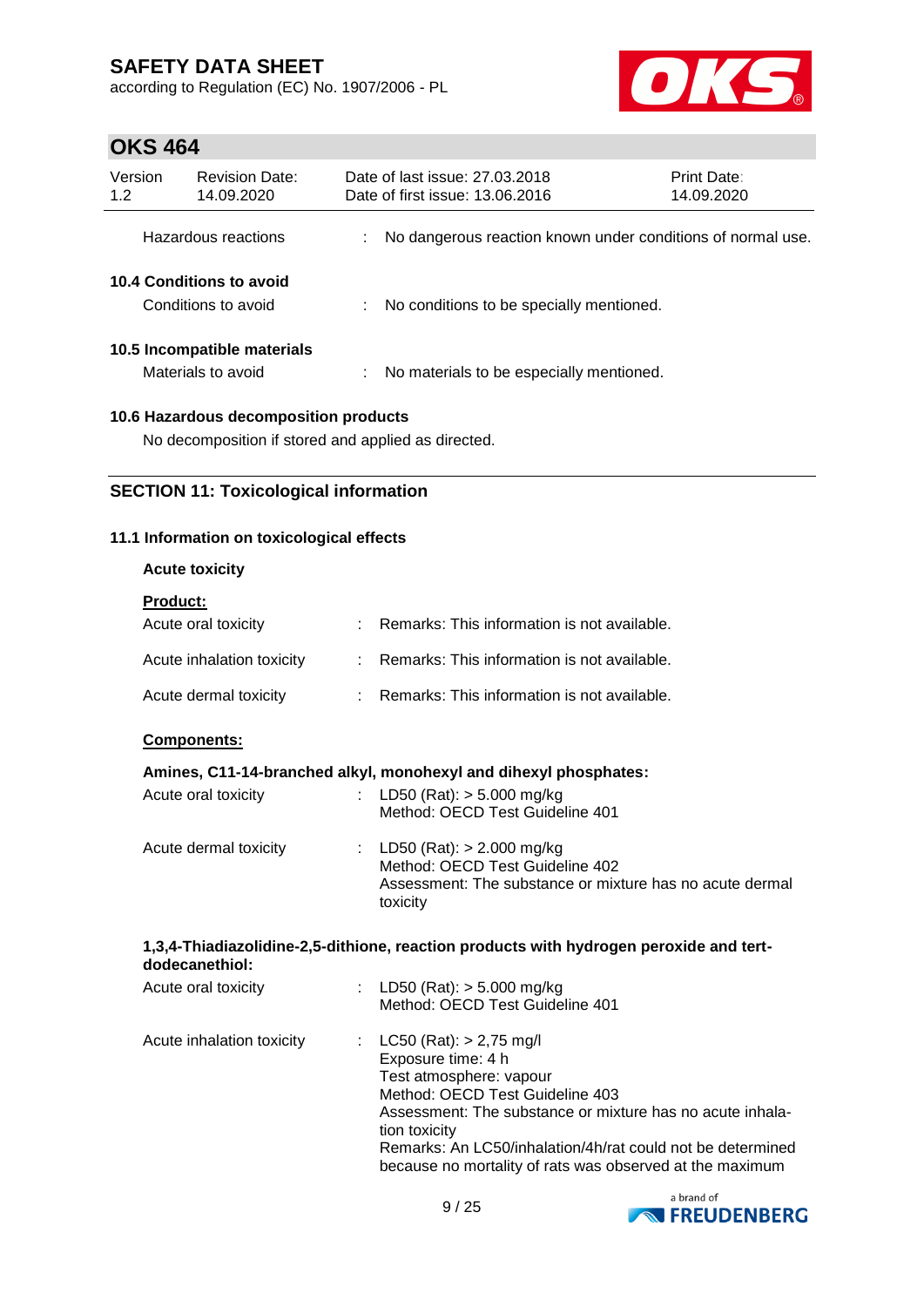according to Regulation (EC) No. 1907/2006 - PL



| Version<br>1.2   | <b>Revision Date:</b><br>14.09.2020 |   | Date of last issue: 27.03.2018<br>Date of first issue: 13.06.2016                                                                                                                                                        | Print Date:<br>14.09.2020 |
|------------------|-------------------------------------|---|--------------------------------------------------------------------------------------------------------------------------------------------------------------------------------------------------------------------------|---------------------------|
|                  |                                     |   | achievable concentration.<br>Information given is based on data obtained from similar sub-<br>stances.                                                                                                                   |                           |
|                  | Acute dermal toxicity               | ÷ | LD50 (Rat): > 2.000 mg/kg<br>Method: OECD Test Guideline 402<br>Assessment: The substance or mixture has no acute dermal<br>toxicity<br>Remarks: Information given is based on data obtained from<br>similar substances. |                           |
|                  | <b>Carbon black:</b>                |   |                                                                                                                                                                                                                          |                           |
|                  | Acute oral toxicity                 |   | : LD50 (Rat): $> 8.000$ mg/kg<br>Method: OECD Test Guideline 401                                                                                                                                                         |                           |
| <b>Graphite:</b> |                                     |   |                                                                                                                                                                                                                          |                           |
|                  | Acute oral toxicity                 |   | : LD50 (Rat): $> 2.000$ mg/kg<br>Method: OECD Test Guideline 423<br>Assessment: The substance or mixture has no acute oral tox-<br>icity                                                                                 |                           |
|                  | Acute inhalation toxicity           |   | LC50 (Rat): > 2.000 mg/l<br>Exposure time: 4 h<br>Test atmosphere: dust/mist<br>Method: OECD Test Guideline 403<br>Assessment: The substance or mixture has no acute inhala-<br>tion toxicity                            |                           |
|                  | <b>Skin corrosion/irritation</b>    |   |                                                                                                                                                                                                                          |                           |
| Product:         |                                     |   |                                                                                                                                                                                                                          |                           |
| Remarks          |                                     |   | This information is not available.                                                                                                                                                                                       |                           |
|                  | <b>Components:</b>                  |   |                                                                                                                                                                                                                          |                           |
|                  |                                     |   | Amines, C11-14-branched alkyl, monohexyl and dihexyl phosphates:                                                                                                                                                         |                           |
| <b>Species</b>   |                                     |   | Rabbit                                                                                                                                                                                                                   |                           |
| Method           | Assessment                          |   | Irritating to skin.<br><b>OECD Test Guideline 404</b>                                                                                                                                                                    |                           |
| Result           |                                     |   | Irritating to skin.                                                                                                                                                                                                      |                           |
|                  | dodecanethiol:                      |   | 1,3,4-Thiadiazolidine-2,5-dithione, reaction products with hydrogen peroxide and tert-                                                                                                                                   |                           |
| Species          |                                     |   | Rabbit                                                                                                                                                                                                                   |                           |
|                  | Assessment                          |   | No skin irritation                                                                                                                                                                                                       |                           |
| Method<br>Result |                                     |   | <b>OECD Test Guideline 404</b><br>No skin irritation                                                                                                                                                                     |                           |
|                  | <b>Carbon black:</b>                |   |                                                                                                                                                                                                                          |                           |

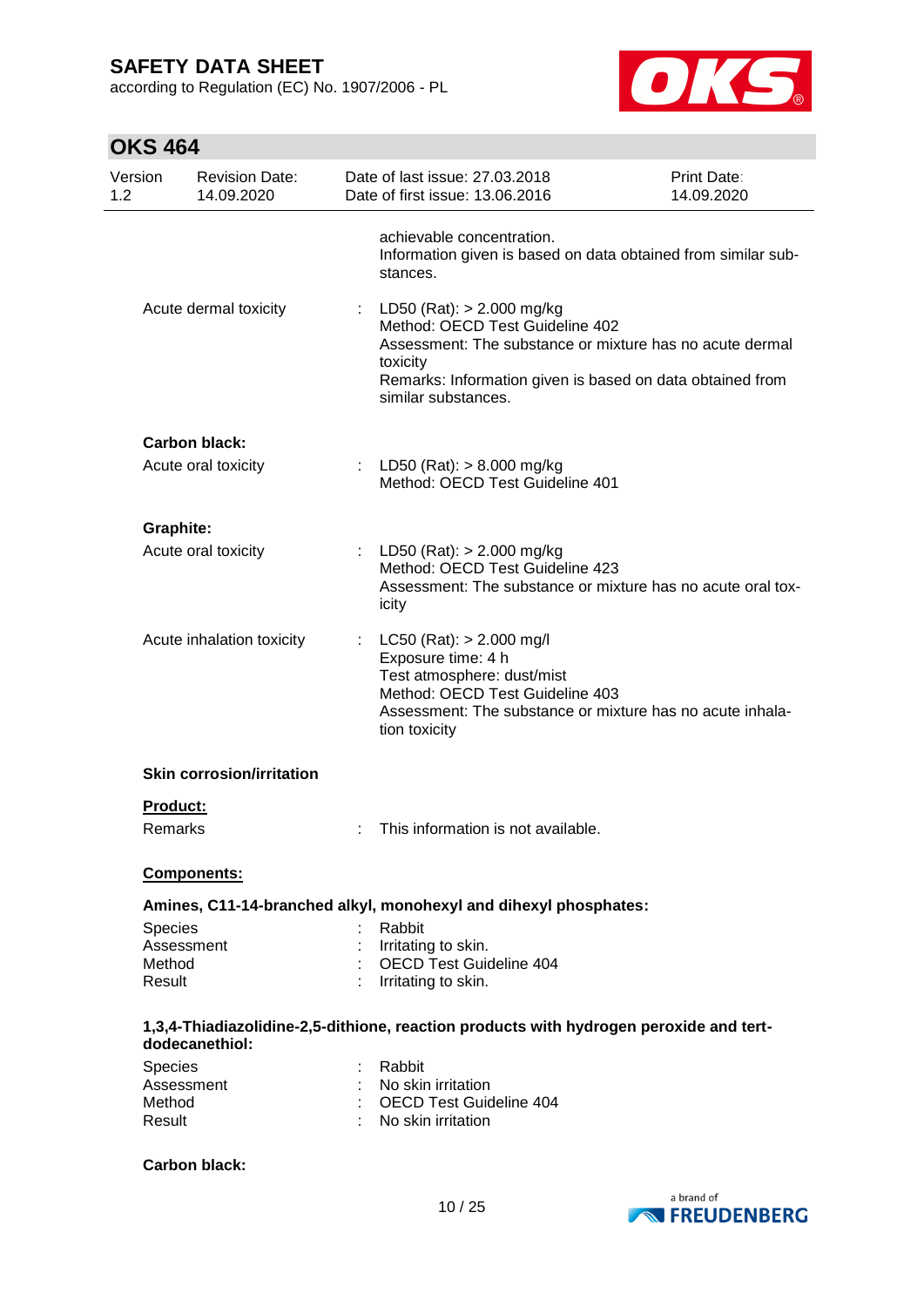according to Regulation (EC) No. 1907/2006 - PL



| Exposure time<br>Assessment<br>Graphite:<br>Assessment<br>Serious eye damage/eye irritation<br>Product: |                                                                                                                              | Rabbit<br>: 24h<br>: No skin irritation<br>: OECD Test Guideline 404<br>: No skin irritation<br>: Rabbit<br>: No skin irritation<br>: OECD Test Guideline 404<br>: No skin irritation |                                                                                                                                                                                                                                                                                                                                                                                                                                                                                              |
|---------------------------------------------------------------------------------------------------------|------------------------------------------------------------------------------------------------------------------------------|---------------------------------------------------------------------------------------------------------------------------------------------------------------------------------------|----------------------------------------------------------------------------------------------------------------------------------------------------------------------------------------------------------------------------------------------------------------------------------------------------------------------------------------------------------------------------------------------------------------------------------------------------------------------------------------------|
|                                                                                                         |                                                                                                                              |                                                                                                                                                                                       |                                                                                                                                                                                                                                                                                                                                                                                                                                                                                              |
|                                                                                                         |                                                                                                                              |                                                                                                                                                                                       |                                                                                                                                                                                                                                                                                                                                                                                                                                                                                              |
|                                                                                                         |                                                                                                                              |                                                                                                                                                                                       |                                                                                                                                                                                                                                                                                                                                                                                                                                                                                              |
|                                                                                                         |                                                                                                                              |                                                                                                                                                                                       |                                                                                                                                                                                                                                                                                                                                                                                                                                                                                              |
|                                                                                                         |                                                                                                                              |                                                                                                                                                                                       |                                                                                                                                                                                                                                                                                                                                                                                                                                                                                              |
|                                                                                                         |                                                                                                                              |                                                                                                                                                                                       |                                                                                                                                                                                                                                                                                                                                                                                                                                                                                              |
|                                                                                                         |                                                                                                                              |                                                                                                                                                                                       |                                                                                                                                                                                                                                                                                                                                                                                                                                                                                              |
| <b>Remarks</b>                                                                                          |                                                                                                                              | This information is not available.                                                                                                                                                    |                                                                                                                                                                                                                                                                                                                                                                                                                                                                                              |
| Components:                                                                                             |                                                                                                                              |                                                                                                                                                                                       |                                                                                                                                                                                                                                                                                                                                                                                                                                                                                              |
|                                                                                                         |                                                                                                                              |                                                                                                                                                                                       |                                                                                                                                                                                                                                                                                                                                                                                                                                                                                              |
|                                                                                                         |                                                                                                                              | Rabbit                                                                                                                                                                                |                                                                                                                                                                                                                                                                                                                                                                                                                                                                                              |
|                                                                                                         |                                                                                                                              |                                                                                                                                                                                       |                                                                                                                                                                                                                                                                                                                                                                                                                                                                                              |
|                                                                                                         |                                                                                                                              |                                                                                                                                                                                       |                                                                                                                                                                                                                                                                                                                                                                                                                                                                                              |
|                                                                                                         | ÷                                                                                                                            | No eye irritation                                                                                                                                                                     |                                                                                                                                                                                                                                                                                                                                                                                                                                                                                              |
|                                                                                                         |                                                                                                                              |                                                                                                                                                                                       |                                                                                                                                                                                                                                                                                                                                                                                                                                                                                              |
|                                                                                                         |                                                                                                                              | Rabbit                                                                                                                                                                                |                                                                                                                                                                                                                                                                                                                                                                                                                                                                                              |
|                                                                                                         |                                                                                                                              | 24 h                                                                                                                                                                                  |                                                                                                                                                                                                                                                                                                                                                                                                                                                                                              |
|                                                                                                         |                                                                                                                              |                                                                                                                                                                                       |                                                                                                                                                                                                                                                                                                                                                                                                                                                                                              |
|                                                                                                         |                                                                                                                              |                                                                                                                                                                                       |                                                                                                                                                                                                                                                                                                                                                                                                                                                                                              |
|                                                                                                         |                                                                                                                              |                                                                                                                                                                                       |                                                                                                                                                                                                                                                                                                                                                                                                                                                                                              |
|                                                                                                         |                                                                                                                              |                                                                                                                                                                                       |                                                                                                                                                                                                                                                                                                                                                                                                                                                                                              |
|                                                                                                         |                                                                                                                              | Rabbit                                                                                                                                                                                |                                                                                                                                                                                                                                                                                                                                                                                                                                                                                              |
|                                                                                                         |                                                                                                                              |                                                                                                                                                                                       |                                                                                                                                                                                                                                                                                                                                                                                                                                                                                              |
|                                                                                                         |                                                                                                                              |                                                                                                                                                                                       |                                                                                                                                                                                                                                                                                                                                                                                                                                                                                              |
|                                                                                                         | Assessment<br>dodecanethiol:<br>Assessment<br><b>Carbon black:</b><br>Exposure time<br>Assessment<br>Graphite:<br>Assessment |                                                                                                                                                                                       | Amines, C11-14-branched alkyl, monohexyl and dihexyl phosphates:<br>: Irritating to eyes.<br>$\mathbb{R}^{\mathbb{Z}^2}$<br><b>OECD Test Guideline 405</b><br>Irritating to eyes.<br>1,3,4-Thiadiazolidine-2,5-dithione, reaction products with hydrogen peroxide and tert-<br>: Rabbit<br>: No eye irritation<br>: OECD Test Guideline 405<br>No eye irritation<br>OECD Test Guideline 405<br>No eye irritation<br>No eye irritation<br><b>OECD Test Guideline 405</b><br>No eye irritation |

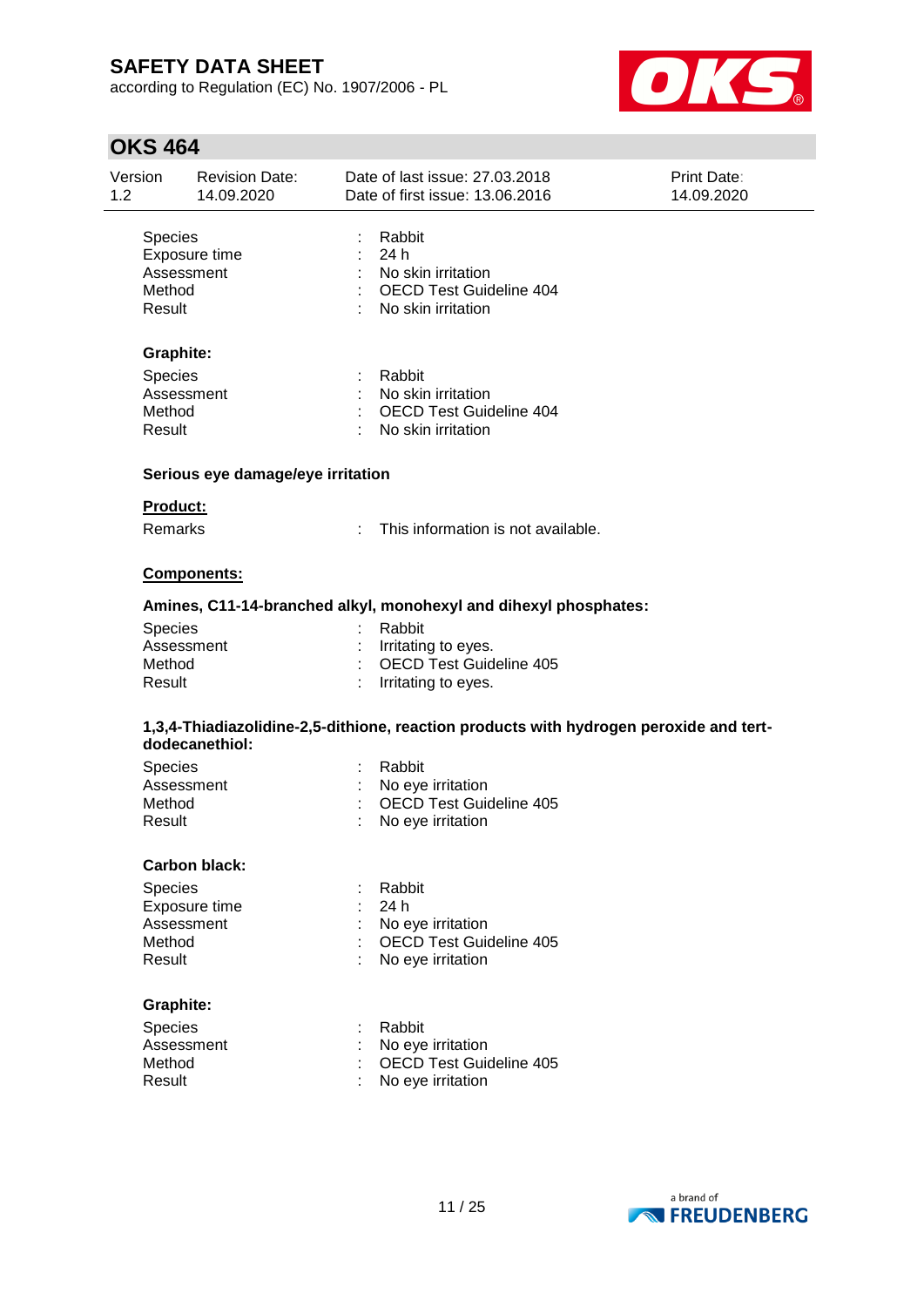according to Regulation (EC) No. 1907/2006 - PL



| Version<br>Date of last issue: 27.03.2018<br><b>Revision Date:</b><br>1.2<br>14.09.2020<br>Date of first issue: 13.06.2016 |                                          |  | Print Date:<br>14.09.2020                                                                                                                                                                             |  |
|----------------------------------------------------------------------------------------------------------------------------|------------------------------------------|--|-------------------------------------------------------------------------------------------------------------------------------------------------------------------------------------------------------|--|
|                                                                                                                            | <b>Respiratory or skin sensitisation</b> |  |                                                                                                                                                                                                       |  |
| <b>Product:</b>                                                                                                            |                                          |  |                                                                                                                                                                                                       |  |
| Remarks                                                                                                                    |                                          |  | This information is not available.                                                                                                                                                                    |  |
|                                                                                                                            |                                          |  |                                                                                                                                                                                                       |  |
|                                                                                                                            | Components:                              |  |                                                                                                                                                                                                       |  |
|                                                                                                                            |                                          |  | Amines, C11-14-branched alkyl, monohexyl and dihexyl phosphates:                                                                                                                                      |  |
| Species                                                                                                                    |                                          |  | Guinea pig                                                                                                                                                                                            |  |
|                                                                                                                            | Assessment                               |  | Did not cause sensitisation on laboratory animals.                                                                                                                                                    |  |
| Result                                                                                                                     |                                          |  | Did not cause sensitisation on laboratory animals.                                                                                                                                                    |  |
|                                                                                                                            | dodecanethiol:                           |  | 1,3,4-Thiadiazolidine-2,5-dithione, reaction products with hydrogen peroxide and tert-                                                                                                                |  |
| <b>Test Type</b>                                                                                                           |                                          |  | <b>Buehler Test</b>                                                                                                                                                                                   |  |
| Species                                                                                                                    |                                          |  | Guinea pig                                                                                                                                                                                            |  |
|                                                                                                                            | Assessment                               |  | Did not cause sensitisation on laboratory animals.                                                                                                                                                    |  |
| Method                                                                                                                     |                                          |  | <b>OECD Test Guideline 406</b>                                                                                                                                                                        |  |
| Result                                                                                                                     |                                          |  | Did not cause sensitisation on laboratory animals.                                                                                                                                                    |  |
|                                                                                                                            | <b>Carbon black:</b>                     |  |                                                                                                                                                                                                       |  |
| <b>Test Type</b>                                                                                                           |                                          |  | <b>Buehler Test</b>                                                                                                                                                                                   |  |
| Species                                                                                                                    |                                          |  | Guinea pig                                                                                                                                                                                            |  |
|                                                                                                                            | Assessment                               |  | Does not cause skin sensitisation.                                                                                                                                                                    |  |
| Method                                                                                                                     |                                          |  | <b>OECD Test Guideline 406</b>                                                                                                                                                                        |  |
| Result                                                                                                                     |                                          |  | Does not cause skin sensitisation.                                                                                                                                                                    |  |
| Graphite:                                                                                                                  |                                          |  |                                                                                                                                                                                                       |  |
| Species                                                                                                                    |                                          |  | Mouse                                                                                                                                                                                                 |  |
| Method                                                                                                                     |                                          |  | OECD Test Guideline 429                                                                                                                                                                               |  |
| Result                                                                                                                     |                                          |  | negative                                                                                                                                                                                              |  |
|                                                                                                                            | <b>Germ cell mutagenicity</b>            |  |                                                                                                                                                                                                       |  |
| <b>Product:</b>                                                                                                            |                                          |  |                                                                                                                                                                                                       |  |
|                                                                                                                            | Genotoxicity in vitro                    |  | : Remarks: No data available                                                                                                                                                                          |  |
|                                                                                                                            | Genotoxicity in vivo                     |  | : Remarks: No data available                                                                                                                                                                          |  |
|                                                                                                                            | Components:                              |  |                                                                                                                                                                                                       |  |
|                                                                                                                            |                                          |  | Amines, C11-14-branched alkyl, monohexyl and dihexyl phosphates:                                                                                                                                      |  |
|                                                                                                                            | Genotoxicity in vitro                    |  | Test Type: Chromosome aberration test in vitro<br>Test system: Rodent cell line<br>Metabolic activation: with and without metabolic activation<br>Method: OECD Test Guideline 473<br>Result: negative |  |

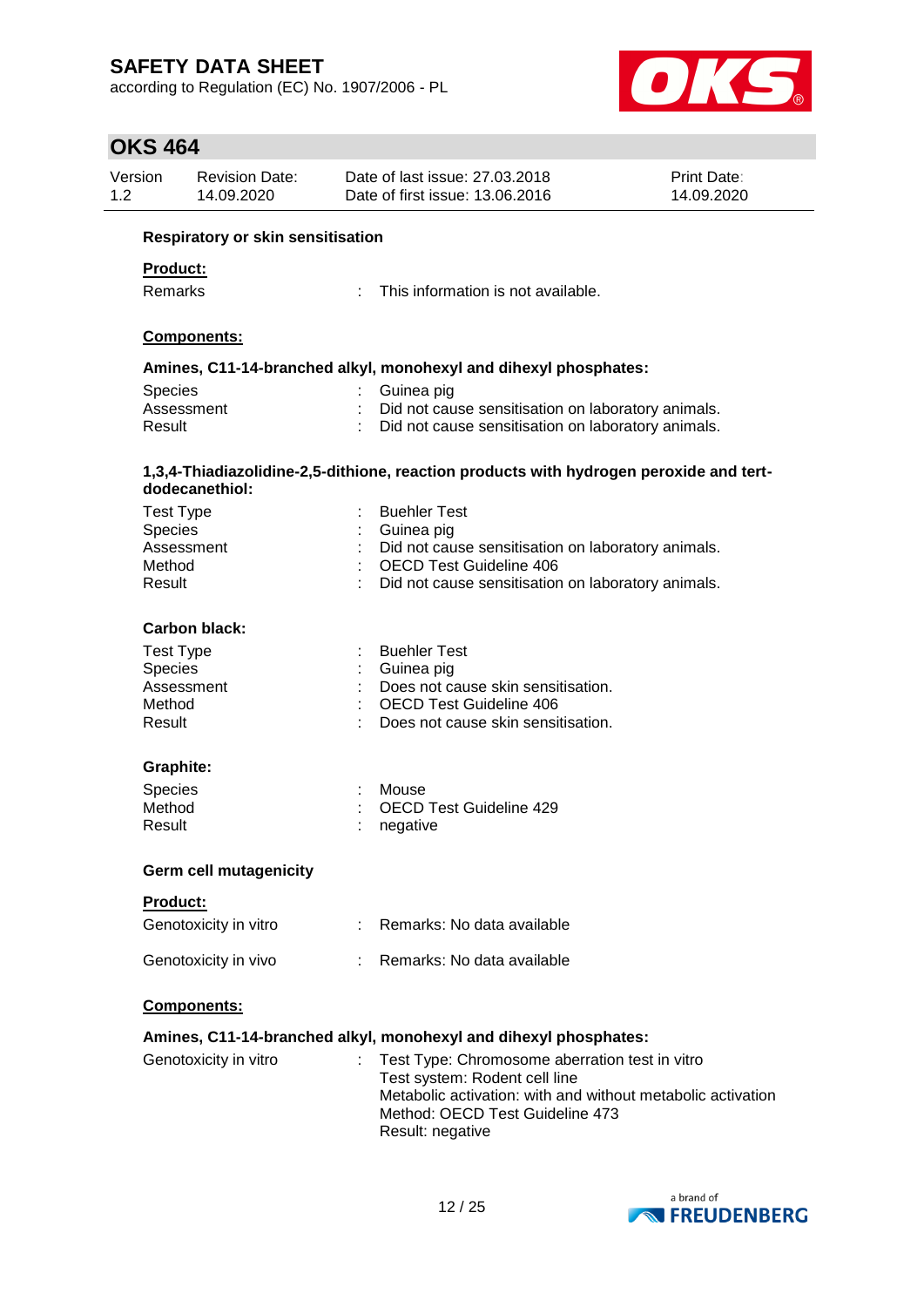according to Regulation (EC) No. 1907/2006 - PL



# **OKS 464**

| Version<br>1.2 | <b>Revision Date:</b><br>14.09.2020                                                                      |            | Date of last issue: 27.03.2018<br>Date of first issue: 13.06.2016                                                                                                                                                                                                                                           | Print Date:<br>14.09.2020 |
|----------------|----------------------------------------------------------------------------------------------------------|------------|-------------------------------------------------------------------------------------------------------------------------------------------------------------------------------------------------------------------------------------------------------------------------------------------------------------|---------------------------|
|                | 1,3,4-Thiadiazolidine-2,5-dithione, reaction products with hydrogen peroxide and tert-<br>dodecanethiol: |            |                                                                                                                                                                                                                                                                                                             |                           |
|                | Genotoxicity in vitro                                                                                    |            | Test Type: In vitro mammalian cell gene mutation test<br>Test system: Chinese hamster fibroblasts<br>Metabolic activation: with and without metabolic activation<br>Method: OECD Test Guideline 473<br>Result: negative<br>Remarks: Information given is based on data obtained from<br>similar substances. |                           |
|                | Germ cell mutagenicity-As-<br>sessment                                                                   |            | Tests on bacterial or mammalian cell cultures did not show<br>mutagenic effects.                                                                                                                                                                                                                            |                           |
|                | Carbon black:                                                                                            |            |                                                                                                                                                                                                                                                                                                             |                           |
|                | Genotoxicity in vitro                                                                                    |            | : Test Type: Ames test<br>Method: OECD Test Guideline 471<br>Result: negative                                                                                                                                                                                                                               |                           |
|                |                                                                                                          |            | Test Type: Chromosome aberration test in vitro<br>Result: negative                                                                                                                                                                                                                                          |                           |
|                | Genotoxicity in vivo                                                                                     |            | Species: Rat<br>Application Route: Inhalation<br>Result: Positive results were obtained in some in vivo tests.                                                                                                                                                                                              |                           |
|                | Germ cell mutagenicity-As-<br>sessment                                                                   | $\sim 100$ | Animal testing did not show any mutagenic effects.                                                                                                                                                                                                                                                          |                           |
|                | <b>Graphite:</b>                                                                                         |            |                                                                                                                                                                                                                                                                                                             |                           |
|                | Genotoxicity in vitro                                                                                    |            | Test Type: Microbial mutagenesis assay (Ames test)<br>Method: OECD Test Guideline 471<br>Result: negative                                                                                                                                                                                                   |                           |
|                |                                                                                                          |            | Test Type: gene mutation test<br>Method: OECD Test Guideline 476<br>Result: negative                                                                                                                                                                                                                        |                           |
|                |                                                                                                          |            | Test Type: Chromosome aberration test in vitro<br>Method: OECD Test Guideline 473<br>Result: negative                                                                                                                                                                                                       |                           |
|                | Carcinogenicity                                                                                          |            |                                                                                                                                                                                                                                                                                                             |                           |
|                | Product:                                                                                                 |            |                                                                                                                                                                                                                                                                                                             |                           |
|                | Remarks                                                                                                  |            | No data available                                                                                                                                                                                                                                                                                           |                           |

## **Components:**

**1,3,4-Thiadiazolidine-2,5-dithione, reaction products with hydrogen peroxide and tertdodecanethiol:**

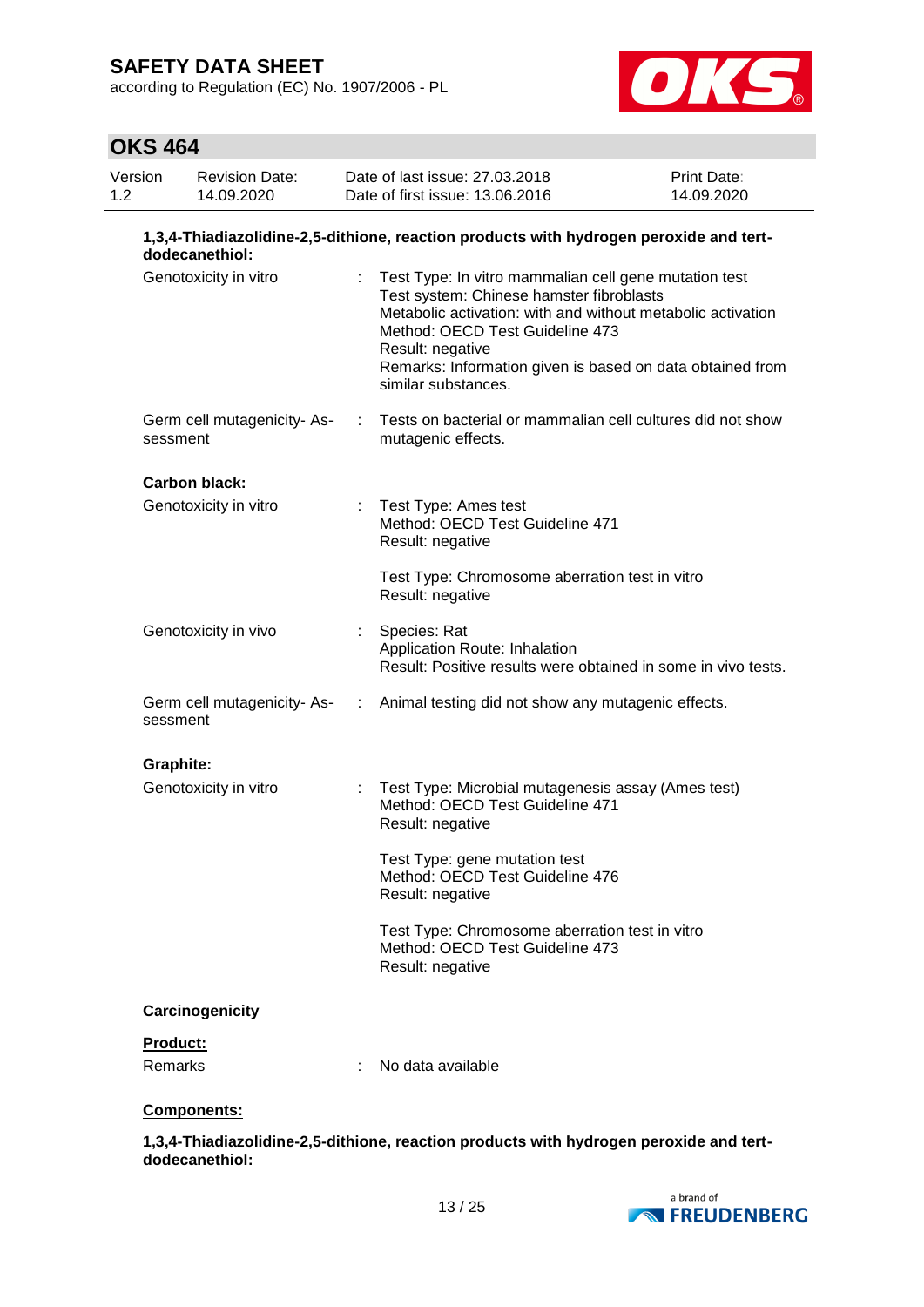according to Regulation (EC) No. 1907/2006 - PL



| $1.2^{\circ}$ | Version         | <b>Revision Date:</b><br>14.09.2020               |                           | Date of last issue: 27.03.2018<br>Date of first issue: 13.06.2016                                                                                                                                                                                                                         | <b>Print Date:</b><br>14.09.2020 |
|---------------|-----------------|---------------------------------------------------|---------------------------|-------------------------------------------------------------------------------------------------------------------------------------------------------------------------------------------------------------------------------------------------------------------------------------------|----------------------------------|
|               | ment            | Carcinogenicity - Assess-                         |                           | : Not classifiable as a human carcinogen.                                                                                                                                                                                                                                                 |                                  |
|               | ment            | <b>Carbon black:</b><br>Carcinogenicity - Assess- | $\mathbb{R}^{\mathbb{Z}}$ | Not classifiable as a human carcinogen., Carcinogenicity clas-<br>sification not possible from current data.                                                                                                                                                                              |                                  |
|               |                 | <b>Reproductive toxicity</b>                      |                           |                                                                                                                                                                                                                                                                                           |                                  |
|               | <b>Product:</b> | Effects on fertility                              |                           | Remarks: No data available                                                                                                                                                                                                                                                                |                                  |
|               | ment            | Effects on foetal develop-                        | t.                        | Remarks: No data available                                                                                                                                                                                                                                                                |                                  |
|               |                 | Components:                                       |                           |                                                                                                                                                                                                                                                                                           |                                  |
|               |                 |                                                   |                           | Amines, C11-14-branched alkyl, monohexyl and dihexyl phosphates:                                                                                                                                                                                                                          |                                  |
|               | ment            | Effects on foetal develop-                        | t                         | Species: Rat<br><b>Application Route: Oral</b><br>Method: OECD Test Guideline 422<br>Result: No effects on fertility and early embryonic develop-<br>ment were detected.                                                                                                                  |                                  |
|               | sessment        | Reproductive toxicity - As-                       |                           |                                                                                                                                                                                                                                                                                           |                                  |
|               | Fertility       | Teratogenicity                                    |                           | No toxicity to reproduction                                                                                                                                                                                                                                                               |                                  |
|               |                 | dodecanethiol:                                    |                           | 1,3,4-Thiadiazolidine-2,5-dithione, reaction products with hydrogen peroxide and tert-                                                                                                                                                                                                    |                                  |
|               |                 | Effects on fertility                              |                           | Species: Rat<br><b>Application Route: Oral</b><br>General Toxicity - Parent: NOAEL: 1.000 mg/kg body weight<br>General Toxicity F1: NOAEL: 1.000 mg/kg body weight<br>Method: OECD Test Guideline 421<br>Remarks: Information given is based on data obtained from<br>similar substances. |                                  |
|               | sessment        | Reproductive toxicity - As-                       |                           |                                                                                                                                                                                                                                                                                           |                                  |
|               | Fertility       | Teratogenicity                                    |                           | No toxicity to reproduction<br>Animal testing did not show any effects on foetal develop-<br>ment.                                                                                                                                                                                        |                                  |

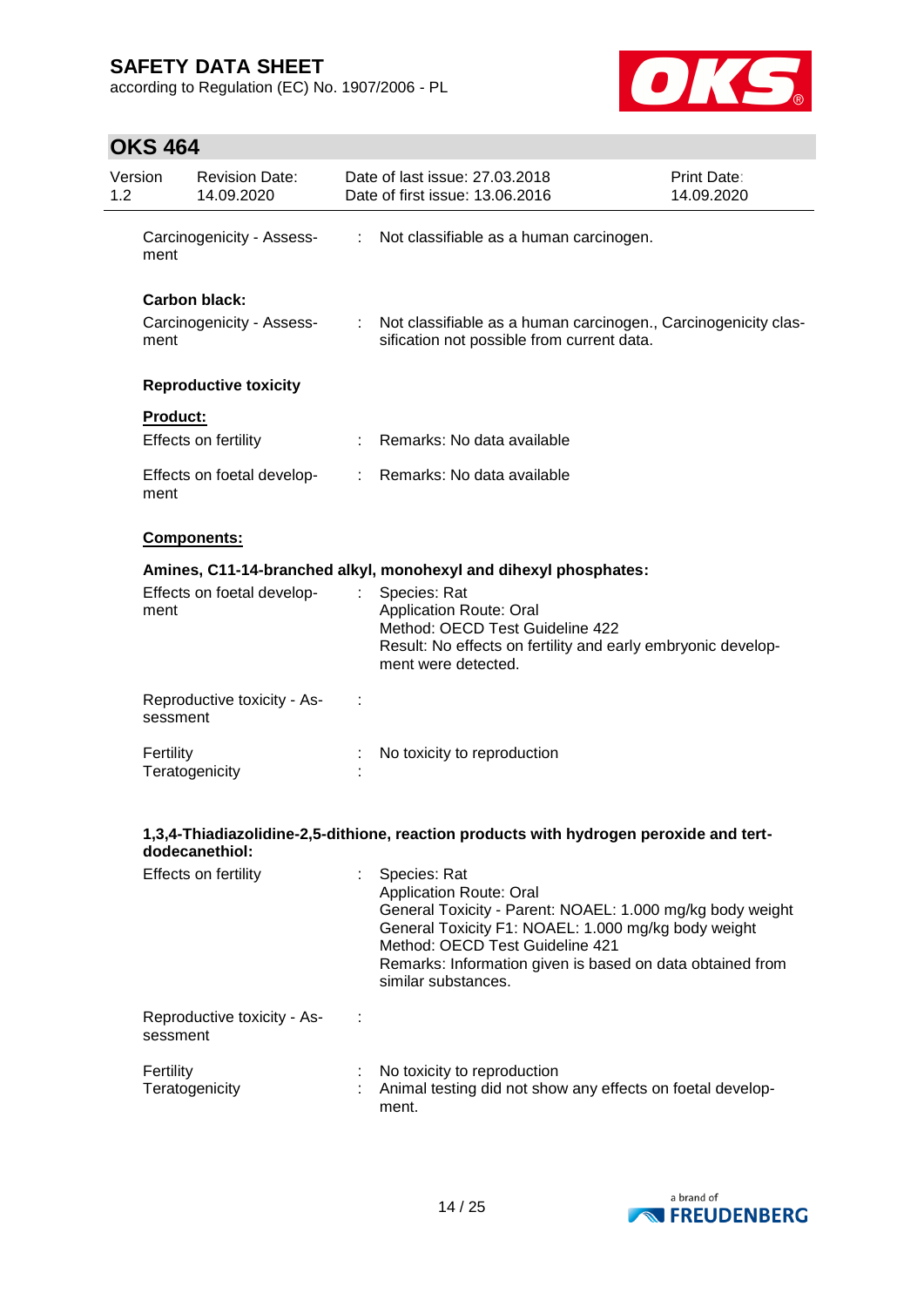according to Regulation (EC) No. 1907/2006 - PL



| Version<br>1.2 |            | <b>Revision Date:</b><br>14.09.2020                 | Date of last issue: 27.03.2018<br>Date of first issue: 13.06.2016                                                                      | Print Date:<br>14.09.2020 |
|----------------|------------|-----------------------------------------------------|----------------------------------------------------------------------------------------------------------------------------------------|---------------------------|
|                |            | <b>Carbon black:</b><br>Reproductive toxicity - As- |                                                                                                                                        |                           |
|                | sessment   |                                                     |                                                                                                                                        |                           |
|                | Fertility  | Teratogenicity                                      | Animal testing did not show any effects on fertility.<br>Animal testing did not show any effects on foetal develop-<br>ment.           |                           |
|                | Graphite:  |                                                     |                                                                                                                                        |                           |
|                |            | Effects on fertility                                | Species: Rat<br><b>Application Route: Oral</b><br>General Toxicity F1: NOAEL: 813 mg/kg body weight<br>Method: OECD Test Guideline 422 |                           |
|                |            | <b>STOT - single exposure</b>                       |                                                                                                                                        |                           |
|                |            | Components:                                         |                                                                                                                                        |                           |
|                |            |                                                     | Amines, C11-14-branched alkyl, monohexyl and dihexyl phosphates:                                                                       |                           |
|                | Assessment |                                                     | The substance or mixture is not classified as specific target<br>organ toxicant, single exposure.                                      |                           |
|                |            | dodecanethiol:                                      | 1,3,4-Thiadiazolidine-2,5-dithione, reaction products with hydrogen peroxide and tert-                                                 |                           |
|                | Assessment |                                                     | The substance or mixture is not classified as specific target<br>organ toxicant, single exposure.                                      |                           |
|                |            | Carbon black:                                       |                                                                                                                                        |                           |
|                | Assessment |                                                     | The substance or mixture is not classified as specific target<br>organ toxicant, single exposure.                                      |                           |
|                |            | <b>STOT - repeated exposure</b>                     |                                                                                                                                        |                           |
|                |            | <b>Components:</b>                                  |                                                                                                                                        |                           |
|                |            |                                                     | Amines, C11-14-branched alkyl, monohexyl and dihexyl phosphates:                                                                       |                           |
|                | Assessment |                                                     | The substance or mixture is not classified as specific target<br>organ toxicant, repeated exposure.                                    |                           |
|                |            | dodecanethiol:                                      | 1,3,4-Thiadiazolidine-2,5-dithione, reaction products with hydrogen peroxide and tert-                                                 |                           |
|                | Assessment |                                                     | The substance or mixture is not classified as specific target<br>organ toxicant, repeated exposure.                                    |                           |
|                |            | <b>Carbon black:</b>                                |                                                                                                                                        |                           |
|                |            | Exposure routes                                     | Inhalation                                                                                                                             |                           |

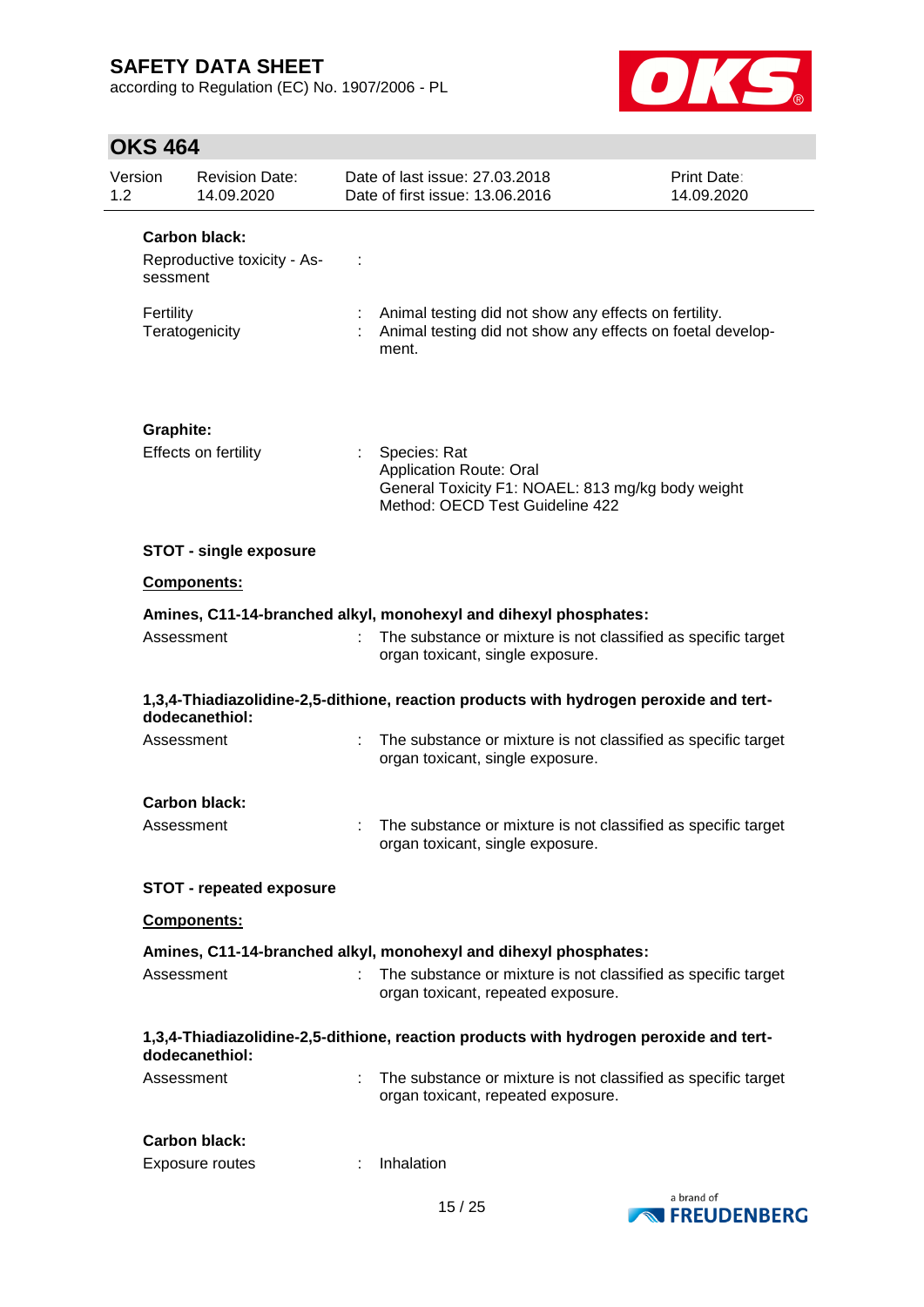according to Regulation (EC) No. 1907/2006 - PL



# **OKS 464**

| Version<br>1.2 |                                                      | <b>Revision Date:</b><br>14.09.2020   | Date of last issue: 27.03.2018<br>Date of first issue: 13.06.2016 |                                                                                                              | Print Date:<br>14.09.2020 |
|----------------|------------------------------------------------------|---------------------------------------|-------------------------------------------------------------------|--------------------------------------------------------------------------------------------------------------|---------------------------|
|                | Assessment                                           | <b>Target Organs</b>                  | ÷.                                                                | Lungs<br>The substance or mixture is not classified as specific target<br>organ toxicant, repeated exposure. |                           |
|                |                                                      | <b>Repeated dose toxicity</b>         |                                                                   |                                                                                                              |                           |
|                | Product:                                             |                                       |                                                                   |                                                                                                              |                           |
|                | Remarks<br>Components:                               |                                       |                                                                   | This information is not available.                                                                           |                           |
|                |                                                      |                                       |                                                                   |                                                                                                              |                           |
|                |                                                      |                                       |                                                                   | Amines, C11-14-branched alkyl, monohexyl and dihexyl phosphates:                                             |                           |
|                | Species                                              |                                       |                                                                   | Rat                                                                                                          |                           |
|                | <b>LOAEL</b>                                         |                                       |                                                                   | $10$ mg/kg                                                                                                   |                           |
|                | <b>Application Route</b><br>Method<br>dodecanethiol: |                                       |                                                                   | Oral<br><b>OECD Test Guideline 422</b>                                                                       |                           |
|                |                                                      |                                       |                                                                   | 1,3,4-Thiadiazolidine-2,5-dithione, reaction products with hydrogen peroxide and tert-                       |                           |
|                | <b>Species</b>                                       |                                       |                                                                   | Rat                                                                                                          |                           |
|                | <b>NOAEL</b>                                         |                                       |                                                                   | 250 mg/kg                                                                                                    |                           |
|                | <b>Application Route</b>                             |                                       | Oral                                                              |                                                                                                              |                           |
|                | Method<br>Remarks                                    |                                       |                                                                   | <b>OECD Test Guideline 421</b><br>Information given is based on data obtained from similar sub-<br>stances.  |                           |
|                |                                                      | <b>Carbon black:</b>                  |                                                                   |                                                                                                              |                           |
|                | <b>Species</b>                                       |                                       |                                                                   | Rat                                                                                                          |                           |
|                | <b>NOAEL</b>                                         |                                       |                                                                   | 0,001 mg/l                                                                                                   |                           |
|                |                                                      | <b>Application Route</b>              |                                                                   | Inhalation                                                                                                   |                           |
|                |                                                      | Test atmosphere                       |                                                                   | dust/mist                                                                                                    |                           |
|                |                                                      | Exposure time<br><b>Target Organs</b> |                                                                   | 90 d<br>Lungs                                                                                                |                           |
|                | <b>Graphite:</b>                                     |                                       |                                                                   |                                                                                                              |                           |
|                | Species                                              |                                       |                                                                   | Rat                                                                                                          |                           |
|                | <b>NOAEL</b>                                         |                                       |                                                                   | 813 mg/kg                                                                                                    |                           |
|                |                                                      | <b>Application Route</b>              |                                                                   | Oral                                                                                                         |                           |
|                | Method                                               |                                       |                                                                   | <b>OECD Test Guideline 422</b>                                                                               |                           |
|                | <b>Species</b>                                       |                                       |                                                                   | Rat                                                                                                          |                           |
|                | <b>NOAEL</b>                                         |                                       |                                                                   | $> 2$ mg/l                                                                                                   |                           |
|                | Method                                               | <b>Application Route</b>              |                                                                   | inhalation (dust/mist/fume)<br><b>OECD Test Guideline 412</b>                                                |                           |
|                |                                                      | <b>Aspiration toxicity</b>            |                                                                   |                                                                                                              |                           |
|                | Product:                                             |                                       |                                                                   |                                                                                                              |                           |

This information is not available.

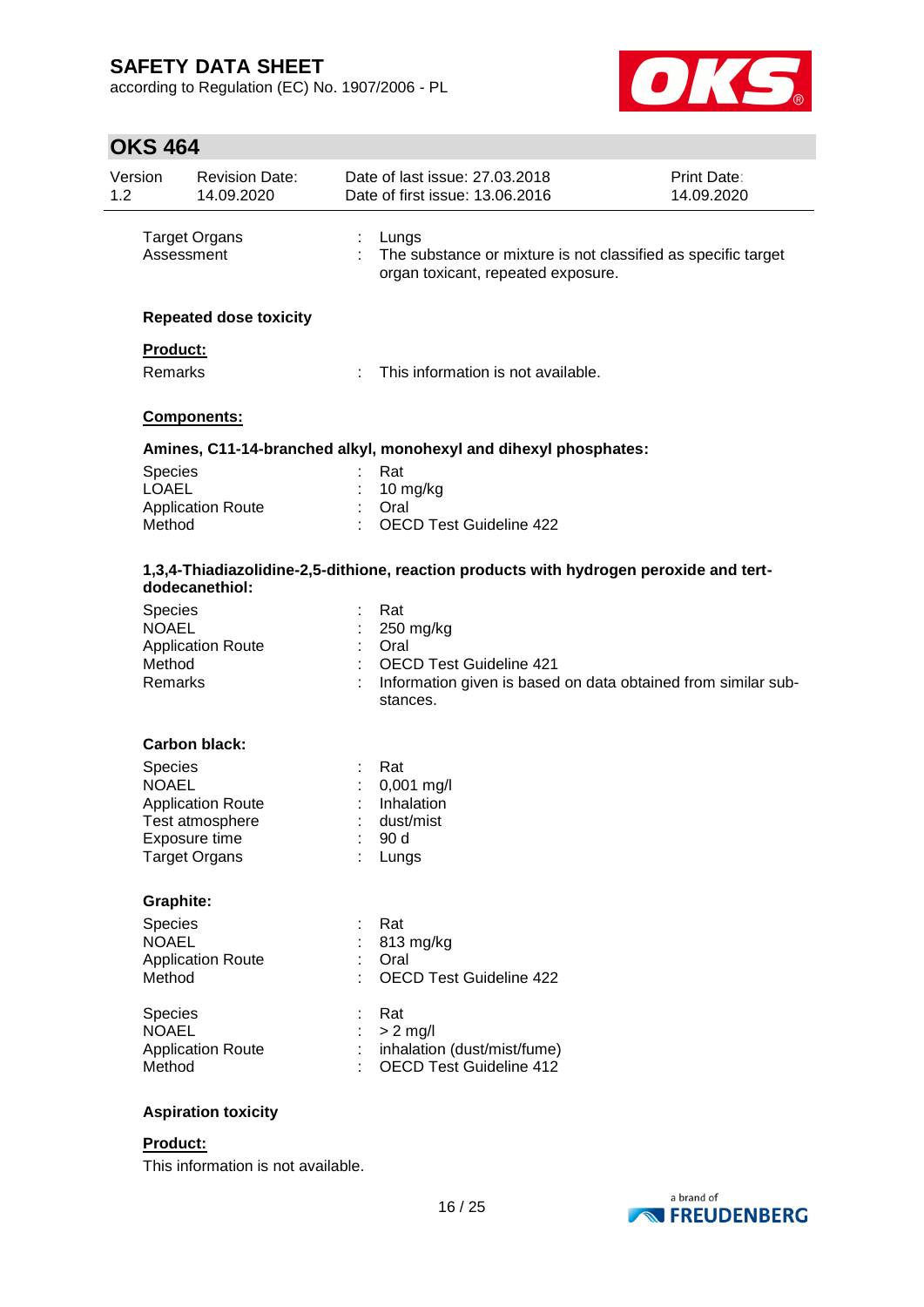according to Regulation (EC) No. 1907/2006 - PL



## **OKS 464**

| Version | Revision Date: | Date of last issue: 27,03,2018  | <b>Print Date:</b> |
|---------|----------------|---------------------------------|--------------------|
| 1.2     | 14.09.2020     | Date of first issue: 13.06.2016 | 14.09.2020         |

## **Components:**

### **Amines, C11-14-branched alkyl, monohexyl and dihexyl phosphates:**

No aspiration toxicity classification

### **Carbon black:**

No aspiration toxicity classification

### **Further information**

| <b>Product:</b> |  |
|-----------------|--|
| <b>Domorko</b>  |  |

Remarks : Information given is based on data on the components and the toxicology of similar products.

### **Components:**

| Amines, C11-14-branched alkyl, monohexyl and dihexyl phosphates: |                                                                                                 |  |  |  |  |
|------------------------------------------------------------------|-------------------------------------------------------------------------------------------------|--|--|--|--|
| Remarks                                                          | Ingestion causes irritation of upper respiratory system and<br>gastrointestinal disturbance.    |  |  |  |  |
| <b>Carbon black:</b>                                             |                                                                                                 |  |  |  |  |
| Remarks                                                          | Information given is based on data on the components and<br>the toxicology of similar products. |  |  |  |  |

## **SECTION 12: Ecological information**

### **12.1 Toxicity**

| <b>Product:</b>                                                                     |                            |
|-------------------------------------------------------------------------------------|----------------------------|
| Toxicity to fish                                                                    | Remarks: No data available |
| Toxicity to daphnia and other : Remarks: No data available<br>aquatic invertebrates |                            |
| Toxicity to algae/aquatic<br>plants                                                 | Remarks: No data available |
| Toxicity to microorganisms                                                          | Remarks: No data available |

### **Components:**

## **Amines, C11-14-branched alkyl, monohexyl and dihexyl phosphates:**

| Toxicity to fish | LC50 (Oncorhynchus mykiss (rainbow trout)): 5,5 mg/l |
|------------------|------------------------------------------------------|
|                  | Exposure time: 96 h                                  |

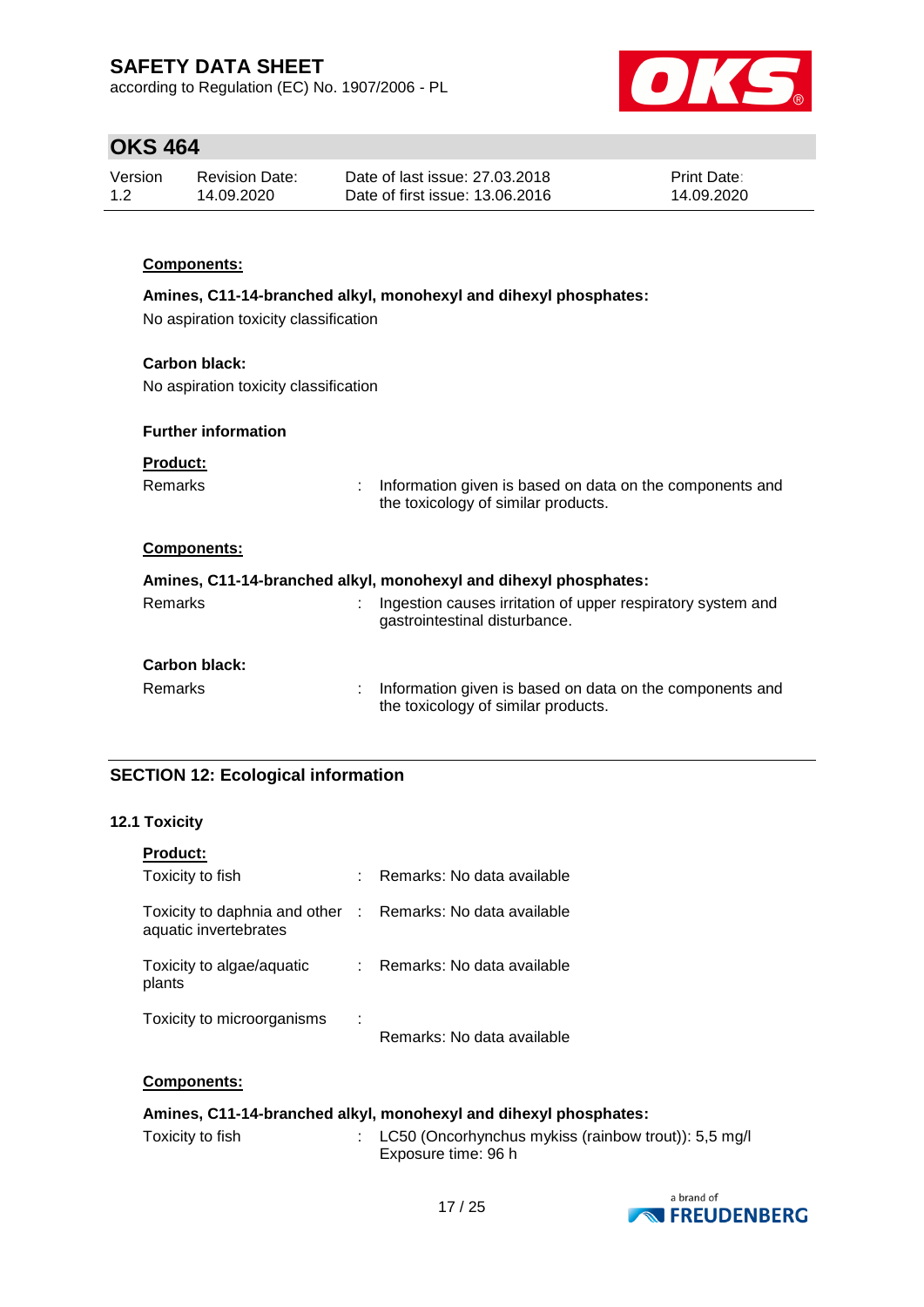according to Regulation (EC) No. 1907/2006 - PL



| Version<br>1.2 |        | <b>Revision Date:</b><br>14.09.2020                      |                              | Date of last issue: 27.03.2018<br>Date of first issue: 13.06.2016                                                                                             | <b>Print Date:</b><br>14.09.2020 |
|----------------|--------|----------------------------------------------------------|------------------------------|---------------------------------------------------------------------------------------------------------------------------------------------------------------|----------------------------------|
|                |        |                                                          |                              | Method: OECD Test Guideline 203                                                                                                                               |                                  |
|                |        | Toxicity to daphnia and other :<br>aquatic invertebrates |                              | EC50 (Daphnia magna (Water flea)): 1,2 mg/l<br>Exposure time: 48 h<br>Method: OECD Test Guideline 202                                                         |                                  |
|                | plants | Toxicity to algae/aquatic                                |                              | : EC50 (Selenastrum capricornutum (green algae)): > 10 mg/l<br>Exposure time: 72 h<br>Method: OECD Test Guideline 201                                         |                                  |
|                |        | Toxicity to microorganisms                               |                              | $\therefore$ EC50 (activated sludge): > 100 mg/l<br>Exposure time: 3 h                                                                                        |                                  |
|                |        | dodecanethiol:                                           |                              | 1,3,4-Thiadiazolidine-2,5-dithione, reaction products with hydrogen peroxide and tert-                                                                        |                                  |
|                |        | Toxicity to fish                                         |                              | LC50 (Pimephales promelas (fathead minnow)): > 1.000 mg/l<br>Exposure time: 96 h                                                                              |                                  |
|                |        | aquatic invertebrates                                    |                              | Toxicity to daphnia and other : EC50 (Daphnia magna (Water flea)): 41 mg/l<br>Exposure time: 48 h<br>Method: OECD Test Guideline 202                          |                                  |
|                | plants | Toxicity to algae/aquatic                                | $\mathcal{L}^{\mathcal{L}}$  | EC50 (Pseudokirchneriella subcapitata (green algae)): > 100<br>mg/l<br>Exposure time: 72 h<br>Test Type: Growth inhibition<br>Method: OECD Test Guideline 201 |                                  |
|                |        | <b>Ecotoxicology Assessment</b>                          |                              |                                                                                                                                                               |                                  |
|                |        | Acute aquatic toxicity                                   | ÷.                           | Harmful to aquatic life.                                                                                                                                      |                                  |
|                |        | Chronic aquatic toxicity                                 | ÷                            | Harmful to aquatic life with long lasting effects.                                                                                                            |                                  |
|                |        | Carbon black:                                            |                              |                                                                                                                                                               |                                  |
|                |        | Toxicity to fish                                         |                              | LC50 (Danio rerio (zebra fish)): > 1.000 mg/l<br>Exposure time: 96 h<br>Method: OECD Test Guideline 203                                                       |                                  |
|                |        | Toxicity to daphnia and other :<br>aquatic invertebrates |                              | EC50 (Daphnia magna (Water flea)): > 5.600 mg/l<br>Exposure time: 48 h<br>Method: OECD Test Guideline 202                                                     |                                  |
|                | plants | Toxicity to algae/aquatic                                |                              | EC50 (Scenedesmus capricornutum (fresh water algae)):<br>10.000 mg/l<br>Exposure time: 72 h<br>Test Type: static test<br>Method: OECD Test Guideline 201      |                                  |
|                |        | Toxicity to microorganisms                               | $\mathcal{L}_{\mathrm{eff}}$ | EC50 (Bacteria): $> 800$ mg/l<br>Exposure time: 3 h                                                                                                           |                                  |

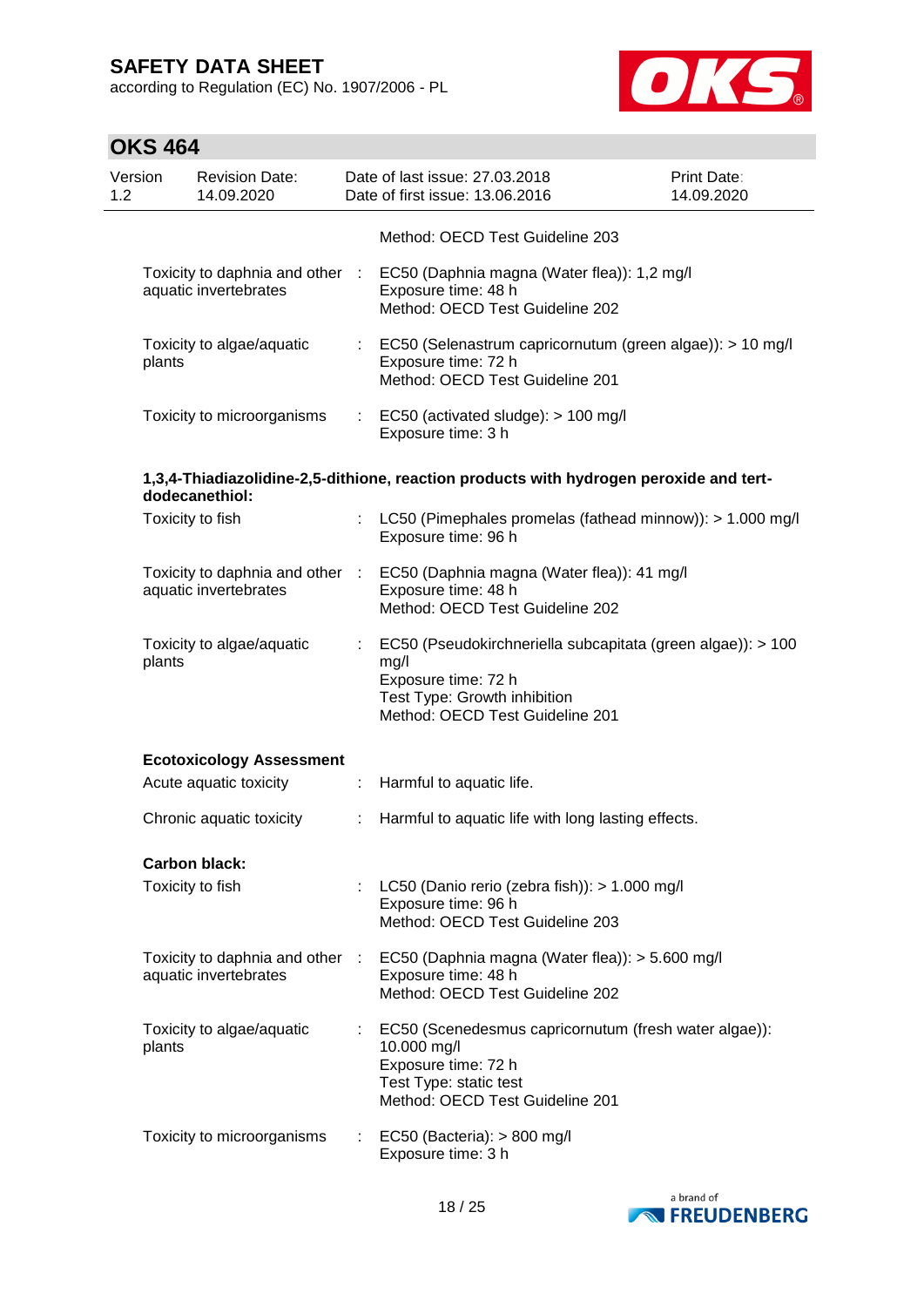according to Regulation (EC) No. 1907/2006 - PL



|                | UNJ 404                                                  |                                     |   |                                                                                                                                                                                         |                           |
|----------------|----------------------------------------------------------|-------------------------------------|---|-----------------------------------------------------------------------------------------------------------------------------------------------------------------------------------------|---------------------------|
| Version<br>1.2 |                                                          | <b>Revision Date:</b><br>14.09.2020 |   | Date of last issue: 27.03.2018<br>Date of first issue: 13.06.2016                                                                                                                       | Print Date:<br>14.09.2020 |
|                | <b>Graphite:</b>                                         | Toxicity to fish                    |   | LC50 (Danio rerio (zebra fish)): > 100 mg/l<br>Exposure time: 96 h<br>Method: OECD Test Guideline 203                                                                                   |                           |
|                | Toxicity to daphnia and other :<br>aquatic invertebrates |                                     |   | (Daphnia magna (Water flea)): > 100 mg/l<br>Exposure time: 48 h<br>Method: OECD Test Guideline 202                                                                                      |                           |
|                | Toxicity to algae/aquatic<br>plants                      |                                     |   | EC50 (Pseudokirchneriella subcapitata (green algae)): > 100<br>t.<br>mg/l<br>Exposure time: 72 h<br>Method: OECD Test Guideline 201                                                     |                           |
|                |                                                          | 12.2 Persistence and degradability  |   |                                                                                                                                                                                         |                           |
|                | <b>Product:</b>                                          | Biodegradability                    |   | Remarks: No data available                                                                                                                                                              |                           |
|                | ity                                                      |                                     |   | Physico-chemical removabil- : Remarks: No data available                                                                                                                                |                           |
|                | Components:                                              |                                     |   |                                                                                                                                                                                         |                           |
|                |                                                          |                                     |   | Amines, C11-14-branched alkyl, monohexyl and dihexyl phosphates:                                                                                                                        |                           |
|                |                                                          | Biodegradability                    |   | Result: Not rapidly biodegradable<br>Biodegradation: 12 %<br>Method: OECD Test Guideline 301B                                                                                           |                           |
|                | dodecanethiol:                                           |                                     |   | 1,3,4-Thiadiazolidine-2,5-dithione, reaction products with hydrogen peroxide and tert-                                                                                                  |                           |
|                |                                                          | Biodegradability                    |   | Test Type: Primary biodegradation<br>Inoculum: activated sludge<br>Result: Not readily biodegradable.<br>Biodegradation: 0 %<br>Exposure time: 28 d<br>Method: OECD Test Guideline 301C |                           |
|                |                                                          | Carbon black:                       |   |                                                                                                                                                                                         |                           |
|                |                                                          | Biodegradability                    |   | Remarks: The methods for determining biodegradability are<br>not applicable to inorganic substances.                                                                                    |                           |
|                | <b>Graphite:</b>                                         |                                     |   |                                                                                                                                                                                         |                           |
|                |                                                          | Biodegradability                    | t | Remarks: The methods for determining biodegradability are<br>not applicable to inorganic substances.                                                                                    |                           |

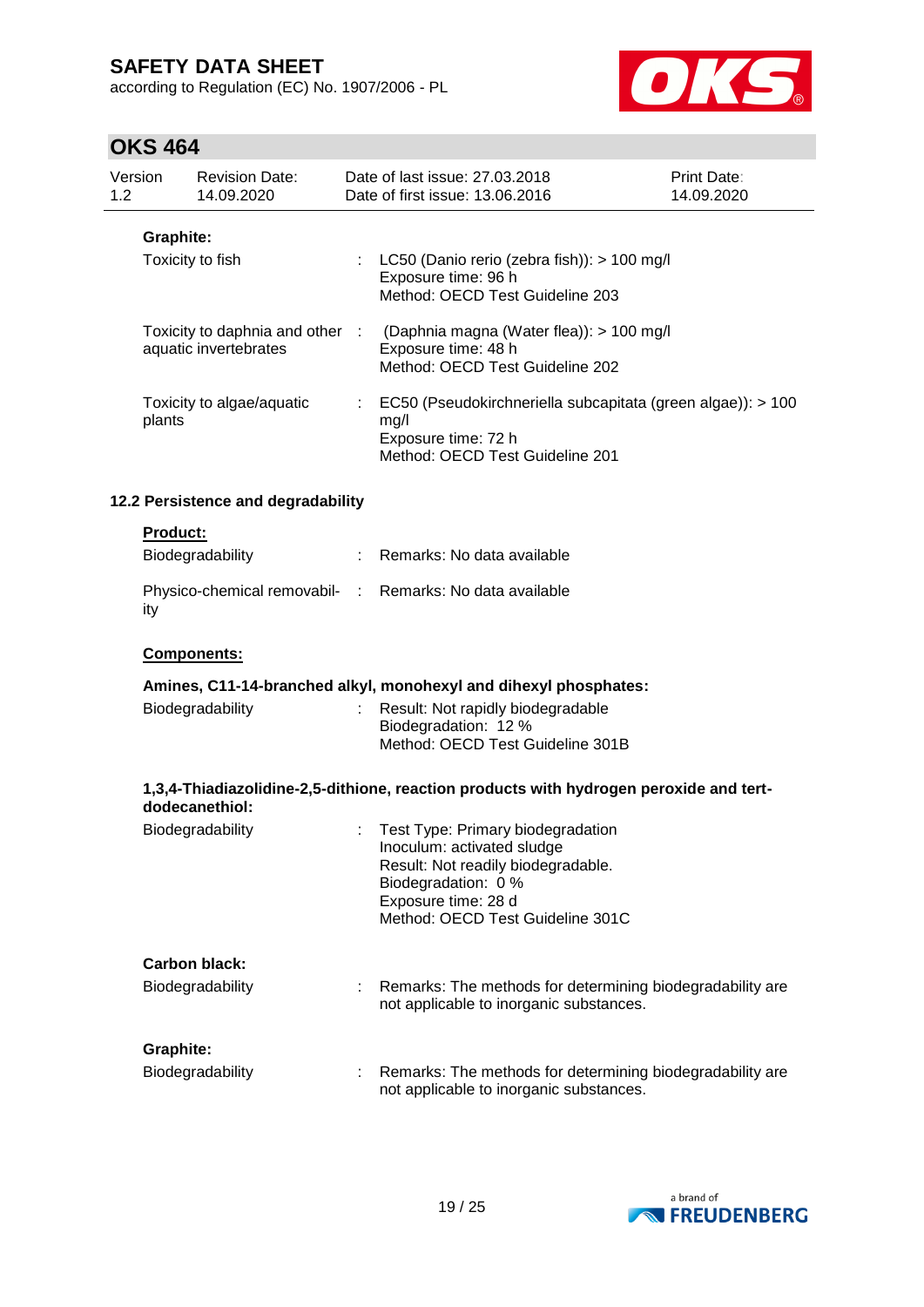according to Regulation (EC) No. 1907/2006 - PL



## **OKS 464**

| Version<br>1.2                                                                                                                                        | <b>Revision Date:</b><br>14.09.2020 | Date of last issue: 27,03,2018<br>Date of first issue: 13.06.2016 | <b>Print Date:</b><br>14.09.2020                                                                                                                                                                                        |  |  |  |  |  |
|-------------------------------------------------------------------------------------------------------------------------------------------------------|-------------------------------------|-------------------------------------------------------------------|-------------------------------------------------------------------------------------------------------------------------------------------------------------------------------------------------------------------------|--|--|--|--|--|
|                                                                                                                                                       | 12.3 Bioaccumulative potential      |                                                                   |                                                                                                                                                                                                                         |  |  |  |  |  |
|                                                                                                                                                       | <b>Product:</b>                     |                                                                   |                                                                                                                                                                                                                         |  |  |  |  |  |
| <b>Bioaccumulation</b>                                                                                                                                |                                     |                                                                   | Remarks: This mixture contains no substance considered to<br>be persistent, bioaccumulating and toxic (PBT).<br>This mixture contains no substance considered to be very<br>persistent and very bioaccumulating (vPvB). |  |  |  |  |  |
|                                                                                                                                                       | <b>Components:</b>                  |                                                                   |                                                                                                                                                                                                                         |  |  |  |  |  |
| Amines, C11-14-branched alkyl, monohexyl and dihexyl phosphates:<br>Partition coefficient: n-<br>: $log Pow: < 2,3 (23 °C)$<br>octanol/water<br>pH: 7 |                                     |                                                                   |                                                                                                                                                                                                                         |  |  |  |  |  |

### **1,3,4-Thiadiazolidine-2,5-dithione, reaction products with hydrogen peroxide and tertdodecanethiol:**

| <b>Bioaccumulation</b>                     | : Species: Fish<br>Bioconcentration factor (BCF): 3,16 |
|--------------------------------------------|--------------------------------------------------------|
| Partition coefficient: n-<br>octanol/water | : $log Pow: 8 (20 °C)$                                 |

### **12.4 Mobility in soil**

| <b>Product:</b>                                    |                              |
|----------------------------------------------------|------------------------------|
| Mobility                                           | Remarks: No data available   |
| Distribution among environ-<br>mental compartments | : Remarks: No data available |

## **12.5 Results of PBT and vPvB assessment**

| <b>Product:</b>            |                                                                                                                                                                                                               |
|----------------------------|---------------------------------------------------------------------------------------------------------------------------------------------------------------------------------------------------------------|
| Assessment                 | This substance/mixture contains no components considered<br>to be either persistent, bioaccumulative and toxic (PBT), or<br>very persistent and very bioaccumulative (vPvB) at levels of<br>$0.1\%$ or higher |
| <b>Components:</b>         |                                                                                                                                                                                                               |
| Carbon black:              |                                                                                                                                                                                                               |
| Assessment                 | This substance is not considered to be persistent, bioaccumu-<br>lating and toxic (PBT) This substance is not considered to be<br>very persistent and very bioaccumulating (vPvB)                             |
| 12.6 Other adverse effects |                                                                                                                                                                                                               |
| <b>Product:</b>            |                                                                                                                                                                                                               |

### Additional ecological infor- : No information on ecology is available.

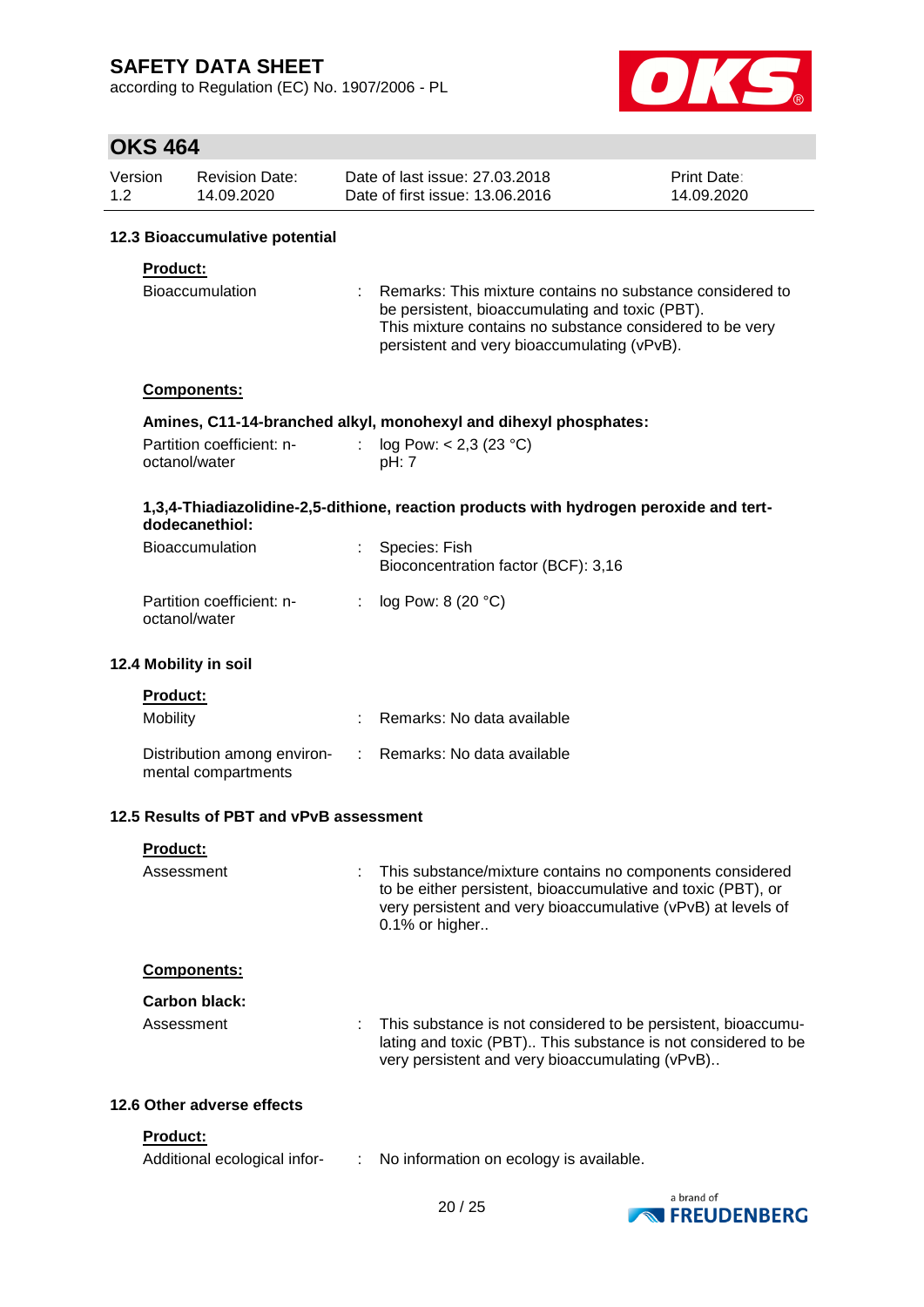according to Regulation (EC) No. 1907/2006 - PL



# **OKS 464**

| Version | Revision Date: | Date of last issue: 27,03,2018  | <b>Print Date:</b> |
|---------|----------------|---------------------------------|--------------------|
| 1.2     | 14.09.2020     | Date of first issue: 13.06.2016 | 14.09.2020         |

mation

## **SECTION 13: Disposal considerations**

| 13.1 Waste treatment methods |    |                                                                                                                                                                                                                    |
|------------------------------|----|--------------------------------------------------------------------------------------------------------------------------------------------------------------------------------------------------------------------|
| Product                      | ÷  | The product should not be allowed to enter drains, water<br>courses or the soil.<br>Do not dispose of with domestic refuse.<br>Dispose of as hazardous waste in compliance with local and<br>national regulations. |
|                              |    | Waste codes should be assigned by the user based on the<br>application for which the product was used.                                                                                                             |
| Contaminated packaging       | t. | Packaging that is not properly emptied must be disposed of as<br>the unused product.<br>Dispose of waste product or used containers according to<br>local regulations.                                             |
|                              |    | The following Waste Codes are only suggestions:                                                                                                                                                                    |
| Waste Code                   |    | used product, unused product<br>12 01 12*, spent waxes and fats                                                                                                                                                    |
|                              |    | uncleaned packagings<br>15 01 10, packaging containing residues of or contaminated<br>by hazardous substances                                                                                                      |

## **SECTION 14: Transport information**

| 14.1 UN number                  |                                   |
|---------------------------------|-----------------------------------|
| <b>ADR</b>                      | Not regulated as a dangerous good |
| <b>IMDG</b>                     | Not regulated as a dangerous good |
| <b>IATA</b>                     | Not regulated as a dangerous good |
| 14.2 UN proper shipping name    |                                   |
| <b>ADR</b>                      | Not regulated as a dangerous good |
| <b>IMDG</b>                     | Not regulated as a dangerous good |
| <b>IATA</b>                     | Not regulated as a dangerous good |
| 14.3 Transport hazard class(es) |                                   |
| <b>ADR</b>                      | Not regulated as a dangerous good |
| <b>IMDG</b>                     | Not regulated as a dangerous good |
|                                 |                                   |

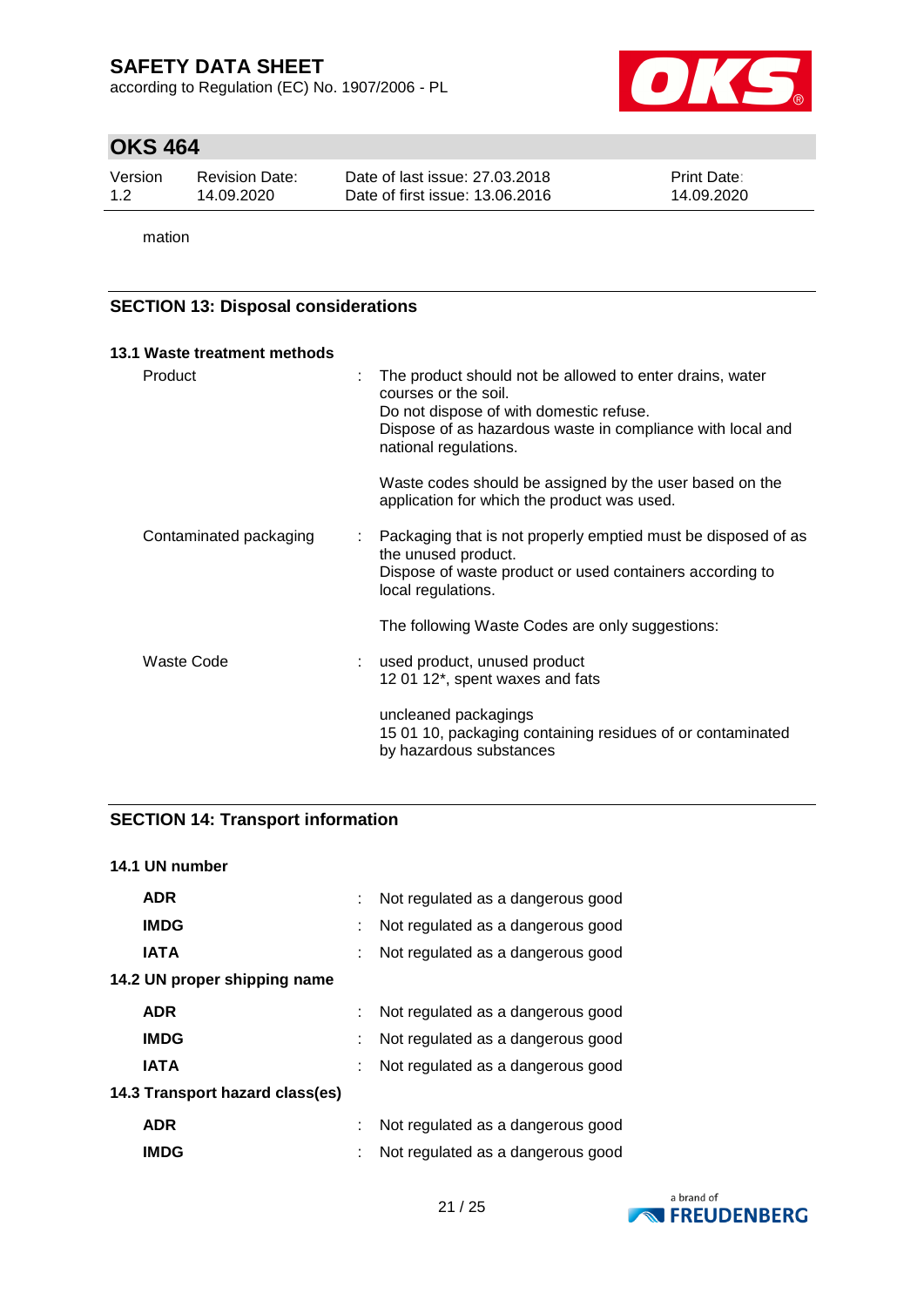according to Regulation (EC) No. 1907/2006 - PL



# **OKS 464**

| Version<br>1.2 <sub>2</sub>                         | <b>Revision Date:</b><br>14.09.2020                          |  | Date of last issue: 27,03,2018<br>Date of first issue: 13.06.2016                                                  | Print Date:<br>14.09.2020 |  |  |
|-----------------------------------------------------|--------------------------------------------------------------|--|--------------------------------------------------------------------------------------------------------------------|---------------------------|--|--|
| <b>IATA</b>                                         | 14.4 Packing group                                           |  | Not regulated as a dangerous good                                                                                  |                           |  |  |
| <b>ADR</b>                                          |                                                              |  | Not regulated as a dangerous good                                                                                  |                           |  |  |
| <b>IMDG</b>                                         | <b>IATA (Cargo)</b>                                          |  | Not regulated as a dangerous good<br>Not regulated as a dangerous good                                             |                           |  |  |
|                                                     | <b>IATA (Passenger)</b><br><b>14.5 Environmental hazards</b> |  | Not regulated as a dangerous good                                                                                  |                           |  |  |
| <b>ADR</b>                                          |                                                              |  | Not regulated as a dangerous good                                                                                  |                           |  |  |
| <b>IMDG</b>                                         | <b>IATA (Passenger)</b>                                      |  | Not regulated as a dangerous good<br>Not regulated as a dangerous good                                             |                           |  |  |
|                                                     | <b>IATA (Cargo)</b>                                          |  | Not regulated as a dangerous good                                                                                  |                           |  |  |
| 14.6 Special precautions for user<br>Not applicable |                                                              |  |                                                                                                                    |                           |  |  |
| <b>Remarks</b>                                      |                                                              |  | 14.7 Transport in bulk according to Annex II of Marpol and the IBC Code<br>Not applicable for product as supplied. |                           |  |  |

## **SECTION 15: Regulatory information**

#### **15.1 Safety, health and environmental regulations/legislation specific for the substance or mixture**

| REACH - Candidate List of Substances of Very High<br>Concern for Authorisation (Article 59).                                                         | t. | This product does not contain sub-<br>stances of very high concern (Regu-<br>lation (EC) No 1907/2006 (REACH),<br>Article 57). |
|------------------------------------------------------------------------------------------------------------------------------------------------------|----|--------------------------------------------------------------------------------------------------------------------------------|
| REACH - List of substances subject to authorisation<br>(Annex XIV)                                                                                   |    | Not applicable                                                                                                                 |
| Regulation (EC) No 1005/2009 on substances that de-<br>plete the ozone layer                                                                         | ÷. | Not applicable                                                                                                                 |
| Regulation (EU) 2019/1021 on persistent organic pollu-<br>tants (recast)                                                                             | ÷. | Not applicable                                                                                                                 |
| Regulation (EC) No 649/2012 of the European Parlia-<br>ment and the Council concerning the export and import<br>of dangerous chemicals               | ÷. | Not applicable                                                                                                                 |
| REACH - Restrictions on the manufacture, placing on<br>the market and use of certain dangerous substances,<br>preparations and articles (Annex XVII) | ÷. | Not applicable                                                                                                                 |

Seveso III: Directive 2012/18/EU of the European Parliament and of the Council on the control of major-accident hazards involving dangerous substances.

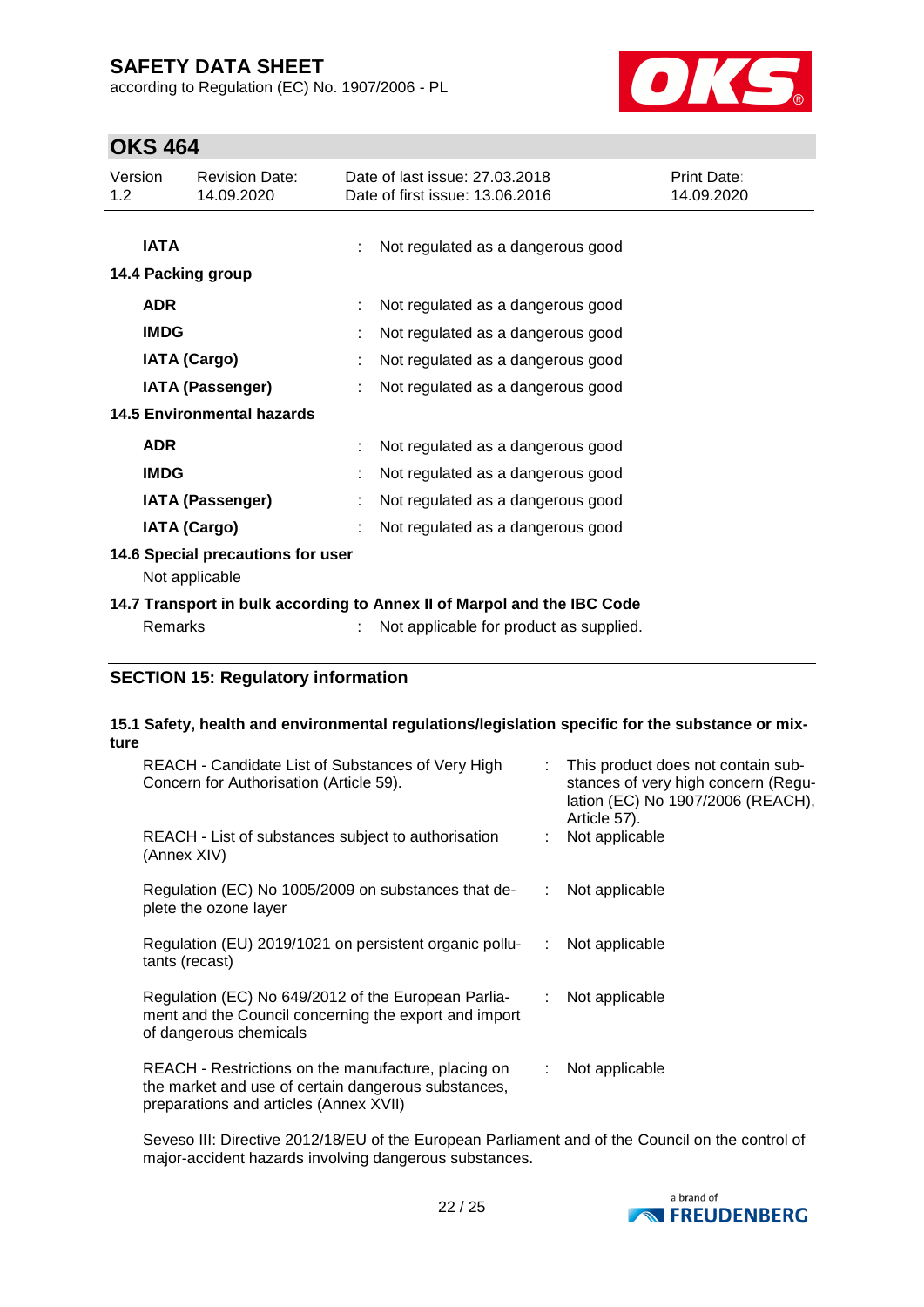according to Regulation (EC) No. 1907/2006 - PL



## **OKS 464**

| Version | <b>Revision Date:</b> | Date of last issue: 27.03.2018  | <b>Print Date:</b> |
|---------|-----------------------|---------------------------------|--------------------|
| 12      | 14.09.2020            | Date of first issue: 13.06.2016 | 14.09.2020         |
|         |                       | Not applicable                  |                    |

Volatile organic compounds : Directive 2010/75/EU of 24 November 2010 on industrial emissions (integrated pollution prevention and control) Not applicable

### **Other regulations:**

Act of 25 February 2011 on the Chemical Substances and Their Mixtures (consolidated text Dz. U. 2015, item 1203).

Regulation (EC) No 1272/2008 of the European Parliament and of the Council of 16 December 2008 on classification, labelling and packaging of substances and mixtures, amending and repealing Directives 67/548/EEC and 1999/45/EC, and amending Regulation (EC) No 1907/2006 (Official Journal of the European Union L 353 from 31.12.2008) with further adaptation to technical progress (ATP 1-7).

Regulation (EC) No 1907/2006 of the European Parliament and of the Council of 18 December 2006 concerning the Registration, Evaluation, Authorisation and Restriction of Chemicals (REACH), establishing a European Chemicals Agency, amending Directive 1999/45/EC and repealing Council Regulation (EEC) No 793/93 and Commission Regulation (EC) No 1488/94 as well as Council Directive 76/769/EEC and Commission Directives 91/155/EEC, 93/67/EEC, 93/105/EC and 2000/21/EC (Official Journal of the European Union L 396 from 30.12.2006, as amended).

Commission Regulation (EU) 2015/830 of 28 May 2015 amending Regulation (EC) No 1907/2006 of the European Parliament and of the Council on the Registration, Evaluation, Authorisation and Restriction of Chemicals (REACH)

Ordinance of the Minister of Health of 10 August 2012 concerning the criteria and procedure of classification of chemical substances and their mixtures (consolidated text Dz. U. of 2015., pos. 208).

Ordinance of the Minister of Economy, Labour and Social Policy of 21st December 2005 concerning the basic requirements for personal protective equipment (Dz. U. Nr. 259, item 2173). Ordinance of the Minister of Labour and Social Policy of 12 June 2018 concerning the highest allowable concentrations and levels of the agents harmful for health in the workplace (Dz.U 2018 pos 1286).

Ordinance of the Minister of Health of 2nd February 2011 concerning tests and measurement of agents harmful for health in the workplace (Dz. U. Nr. 33, item 166).

Ordinance of the Minister of Health of 30th December 2004 on the health and safety of workers related to chemical agents at work (Dz. U. from 2005, Nr. 11, item 86, as amended).

Act of 14 December 2012. on Waste (Journal of Laws of 2013. pos. 21, as amended). Act of 13 June 2013. On packaging and packaging waste Journal. U. of 2013. Item. 888, as amended).

Ordinance of the Minister of Environment of 9th December 2014 on Waste Catalog (Dz. U. 2014 item 1923).

Ordinance of the Minister of Environment on the requirements for carrying out the process of thermal treatment of waste and how to deal with waste produced in the process. (Dz. U. of 2016., Pos. 108)

Act of 19 August 2011 on transport of dangerous goods (Dz. U. Nr. 227, item 1367, as amended).

Government Statement of 26 July 2005 on enforcing of changes Annexes A and B of European Agreement concerning international transport of dangerous goods by road (ADR) (Dz. U. Nr. 178, item 1481, as amended).

Ordinance of the Minister of Health of 20th April 2012 concerning labeling of containers of dangerous substances and dangerous mixtures and some mixtures ((consolidated text) Dz. U. z 2015 nr. 0 poz. 450).

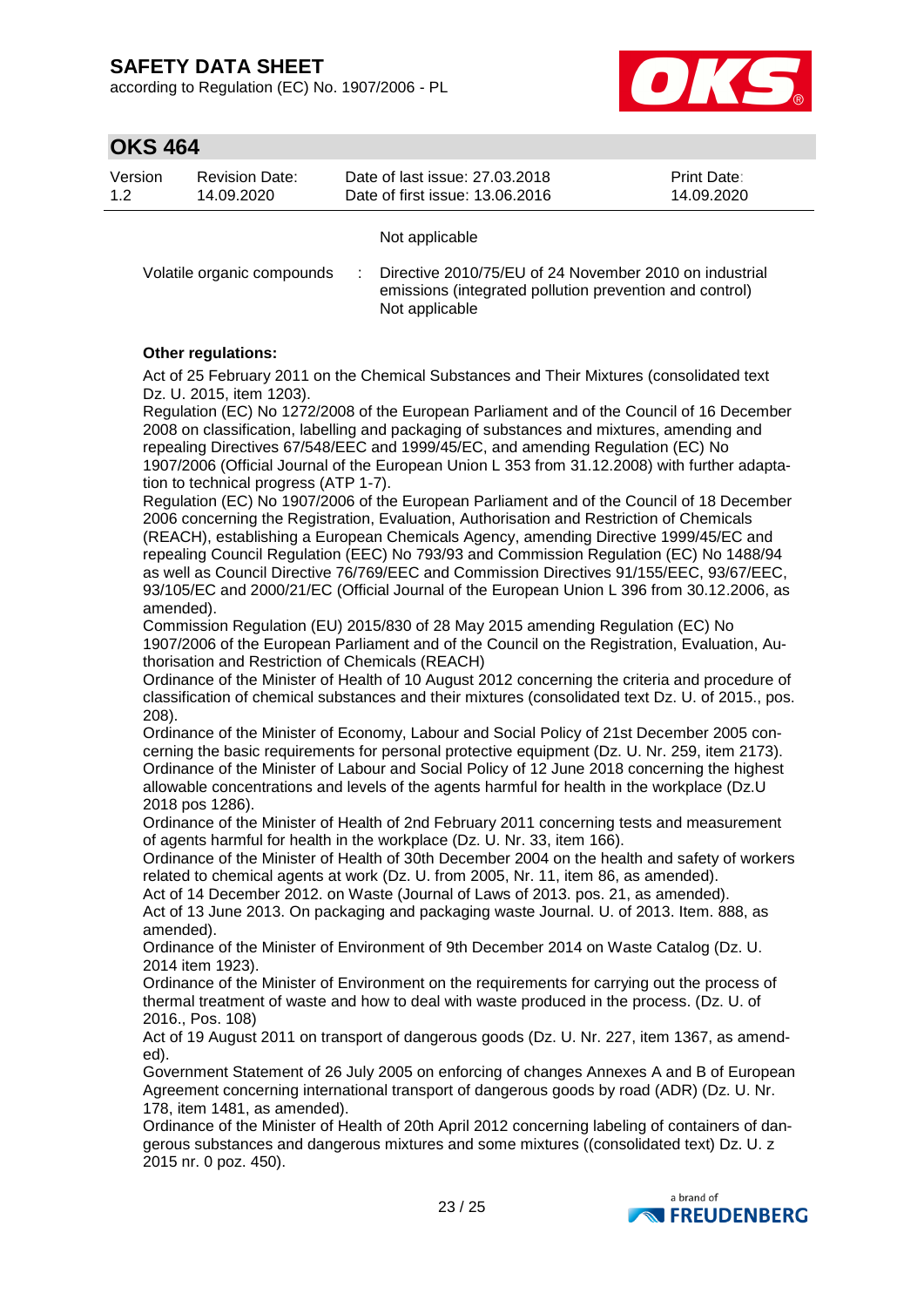according to Regulation (EC) No. 1907/2006 - PL



## **OKS 464**

| Version | <b>Revision Date:</b> | Date of last issue: 27,03,2018  | <b>Print Date:</b> |
|---------|-----------------------|---------------------------------|--------------------|
| 1.2     | 14.09.2020            | Date of first issue: 13.06.2016 | 14.09.2020         |

Ordinance of the Minister of Health of 11th June 2012 concerning categories of dangerous substances and dangerous mixtures for which containers must be fitted with child-resistant fastenings and a tactile warning of danger (Dz. U. from 2012, item 688 as amended).

#### **15.2 Chemical safety assessment**

This information is not available.

### **SECTION 16: Other information**

#### **Full text of H-Statements**

| H <sub>315</sub>  | : Causes skin irritation.                                     |
|-------------------|---------------------------------------------------------------|
| H <sub>3</sub> 19 | : Causes serious eye irritation.                              |
| H411              | $\therefore$ Toxic to aquatic life with long lasting effects. |
| H412              | : Harmful to aquatic life with long lasting effects.          |

**Full text of other abbreviations**

| PL OEL       | : Poland. Occupational exposure limits for airborne toxic sub- |
|--------------|----------------------------------------------------------------|
|              | stances                                                        |
| PL OEL / NDS | Maximal Admissible Concentration                               |

ADN - European Agreement concerning the International Carriage of Dangerous Goods by Inland Waterways; ADR - European Agreement concerning the International Carriage of Dangerous Goods by Road; AICS - Australian Inventory of Chemical Substances; ASTM - American Society for the Testing of Materials; bw - Body weight; CLP - Classification Labelling Packaging Regulation; Regulation (EC) No 1272/2008; CMR - Carcinogen, Mutagen or Reproductive Toxicant; DIN - Standard of the German Institute for Standardisation; DSL - Domestic Substances List (Canada); ECHA - European Chemicals Agency; EC-Number - European Community number; ECx - Concentration associated with x% response; ELx - Loading rate associated with x% response; EmS - Emergency Schedule; ENCS - Existing and New Chemical Substances (Japan); ErCx - Concentration associated with x% growth rate response; GHS - Globally Harmonized System; GLP - Good Laboratory Practice; IARC - International Agency for Research on Cancer; IATA - International Air Transport Association; IBC - International Code for the Construction and Equipment of Ships carrying Dangerous Chemicals in Bulk; IC50 - Half maximal inhibitory concentration; ICAO - International Civil Aviation Organization; IECSC - Inventory of Existing Chemical Substances in China; IMDG - International Maritime Dangerous Goods; IMO - International Maritime Organization; ISHL - Industrial Safety and Health Law (Japan); ISO - International Organisation for Standardization; KECI - Korea Existing Chemicals Inventory; LC50 - Lethal Concentration to 50 % of a test population; LD50 - Lethal Dose to 50% of a test population (Median Lethal Dose); MARPOL - International Convention for the Prevention of Pollution from Ships; n.o.s. - Not Otherwise Specified; NO(A)EC - No Observed (Adverse) Effect Concentration; NO(A)EL - No Observed (Adverse) Effect Level; NOELR - No Observable Effect Loading Rate; NZIoC - New Zealand Inventory of Chemicals; OECD - Organization for Economic Co-operation and Development; OPPTS - Office of Chemical Safety and Pollution Prevention; PBT - Persistent, Bioaccumulative and Toxic substance; PICCS - Philippines Inventory of Chemicals and Chemical Substances; (Q)SAR - (Quantitative) Structure Activity Relationship; REACH - Regulation (EC) No 1907/2006 of the European Parliament and of the Council concerning the Registration, Evalua-